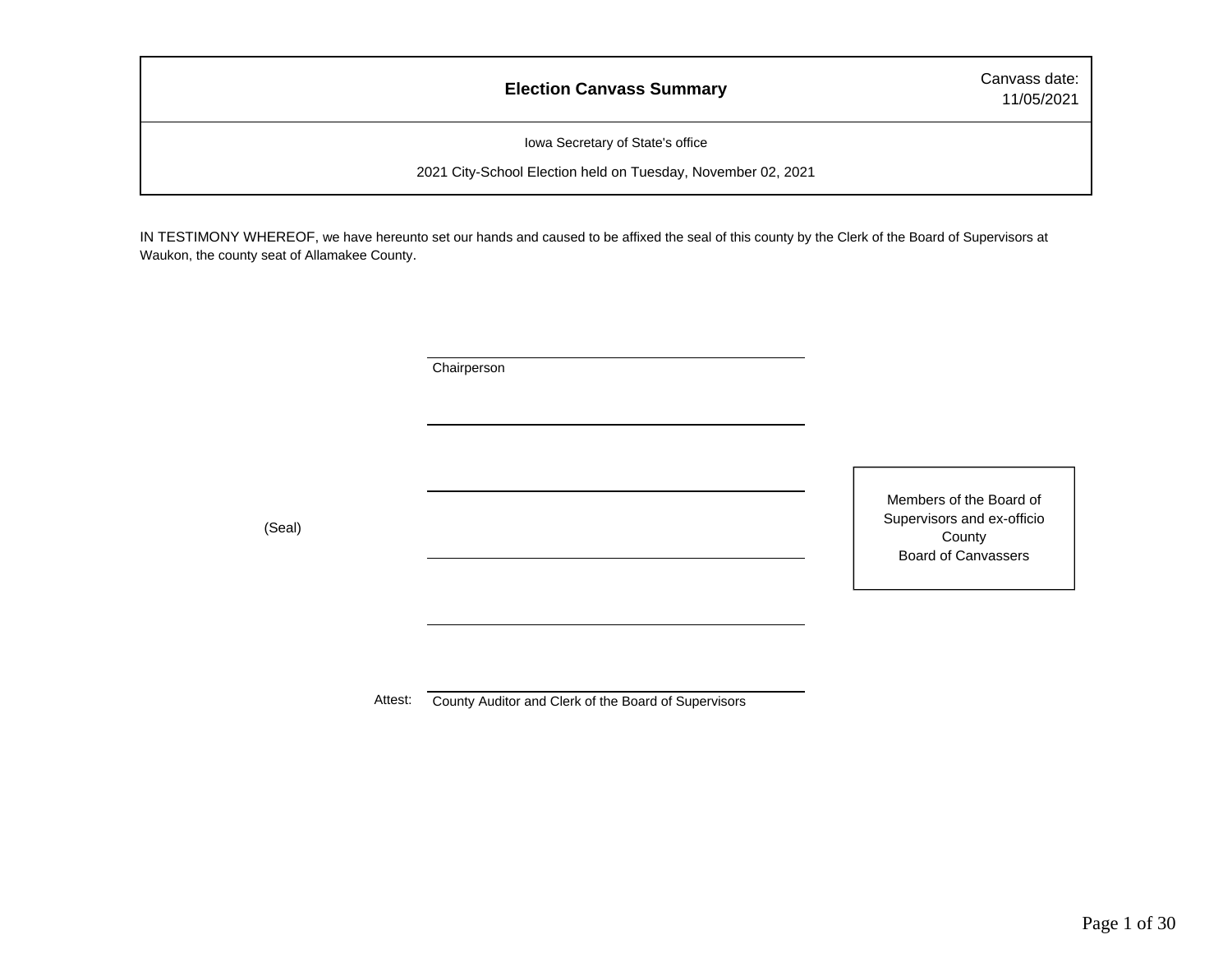

# **2021 City-School Election**

# **City of Harpers Ferry - Mayor**

|                                    |              | Jerry C. Valley | Write-in | <b>Undervotes</b> | Overvotes | Total |
|------------------------------------|--------------|-----------------|----------|-------------------|-----------|-------|
| PCT 6 - FV/TL/HF CITY Election Day |              | 72              | 3        | 3                 | 0         | 78    |
|                                    | Absentee     | 0               | 0        | 0                 | 0         | 0     |
|                                    | Total        | 72              | 3        | 3                 | $\Omega$  | 78    |
| <b>ABSENTEE</b>                    | Election Day | 0               | O        | 0                 | 0         | 0     |
|                                    | Absentee     | 5               | $\Omega$ | 0                 | 0         | 5     |
|                                    | Total        | 5               | $\Omega$ | 0                 | 0         | 5     |
| Total                              | Election Day | 72              | 3        | 3                 | $\Omega$  | 78    |
|                                    | Absentee     | 5               | 0        | 0                 | 0         | 5     |
| Total                              |              | 77              | 3        | 3                 | 0         | 83    |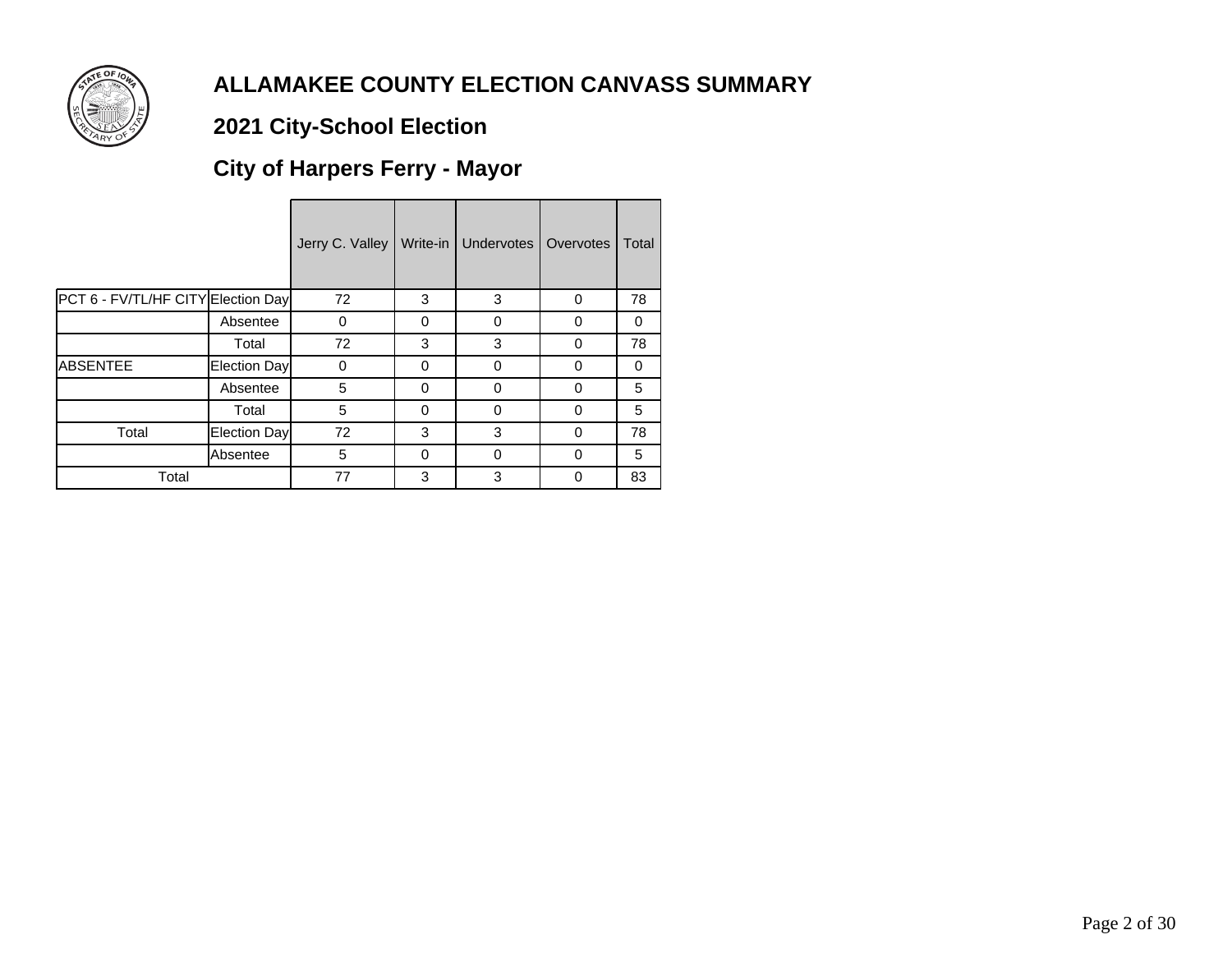

# **2021 City-School Election**

# **City of Harpers Ferry - City Council At-Large**

|                                    |              | Kenneth Barta | <b>Larry Schulte</b> | Alan Garin | Write-in       | <b>Undervotes</b> | Overvotes | Total        |
|------------------------------------|--------------|---------------|----------------------|------------|----------------|-------------------|-----------|--------------|
| PCT 6 - FV/TL/HF CITY Election Day |              | 62            | 36                   | 49         | $\overline{2}$ | 7                 | $\Omega$  | 156          |
|                                    | Absentee     | 0             | $\Omega$             | $\Omega$   | 0              | 0                 | 0         | $\Omega$     |
|                                    | Total        | 62            | 36                   | 49         | $\overline{2}$ | 7                 | $\Omega$  | 156          |
| <b>ABSENTEE</b>                    | Election Day | $\Omega$      | $\Omega$             | $\Omega$   | 0              | $\Omega$          | $\Omega$  | $\mathbf{0}$ |
|                                    | Absentee     | 3             | 5                    | $\Omega$   | 0              | $\mathcal{P}$     | 0         | 10           |
|                                    | Total        | 3             | 5                    | $\Omega$   | $\Omega$       | 2                 | 0         | 10           |
| Total                              | Election Day | 62            | 36                   | 49         | $\overline{2}$ | 7                 | $\Omega$  | 156          |
|                                    | Absentee     | 3             | 5                    | $\Omega$   | 0              | 2                 | $\Omega$  | 10           |
| Total                              |              | 65            | 41                   | 49         | $\overline{2}$ | 9                 | $\Omega$  | 166          |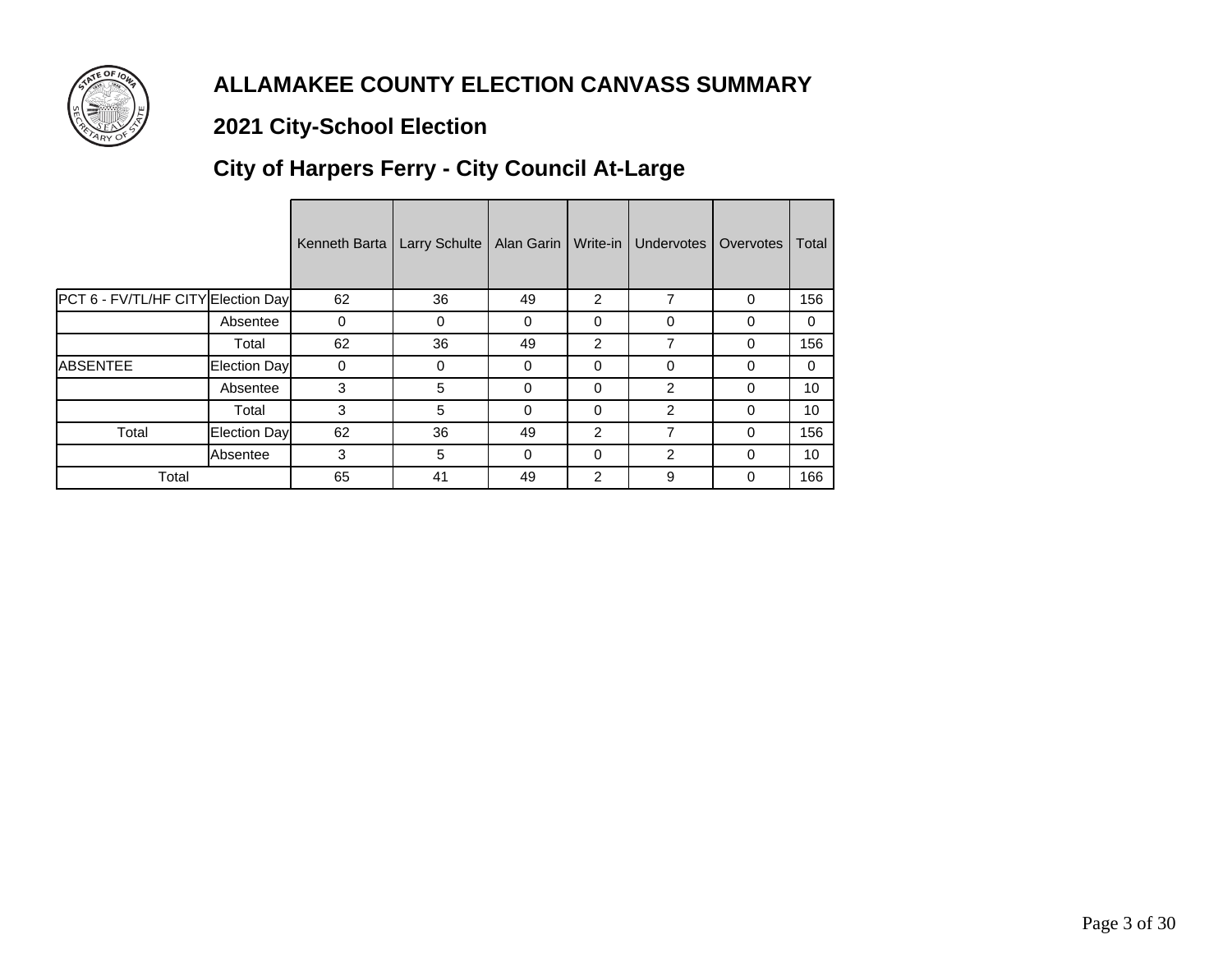

# **2021 City-School Election**

# **City of Lansing - City Council At-Large**

|                                       |                     | Deb Volker |     | Lisa Welsh   Steve Murray | lan Zahren | Michael J. Manning   Write-in |                | Undervotes | Overvotes | Total |
|---------------------------------------|---------------------|------------|-----|---------------------------|------------|-------------------------------|----------------|------------|-----------|-------|
| PCT 7 - CN/LF/LS/LS CITY Election Day |                     | 55         | 158 | 177                       | 106        | 117                           | 2              | 51         | 0         | 666   |
|                                       | Absentee            | 0          | 0   | 0                         | 0          | 0                             | 0              | 0          | 0         | 0     |
|                                       | Total               | 55         | 158 | 177                       | 106        | 117                           | $\overline{2}$ | 51         | 0         | 666   |
| <b>ABSENTEE</b>                       | <b>Election Day</b> | 0          | 0   | 0                         | 0          | $\Omega$                      | 0              | 0          | $\Omega$  | 0     |
|                                       | Absentee            | 3          | 8   | 8                         | 4          | 5                             |                |            | $\Omega$  | 30    |
|                                       | Total               | 3          | 8   | 8                         | 4          | 5                             |                |            | $\Omega$  | 30    |
| Total                                 | Election Day        | 55         | 158 | 177                       | 106        | 117                           | $\overline{2}$ | 51         | $\Omega$  | 666   |
|                                       | Absentee            | 3          | 8   | 8                         | 4          | 5                             |                |            | 0         | 30    |
| Total                                 |                     | 58         | 166 | 185                       | 110        | 122                           | 3              | 52         | $\Omega$  | 696   |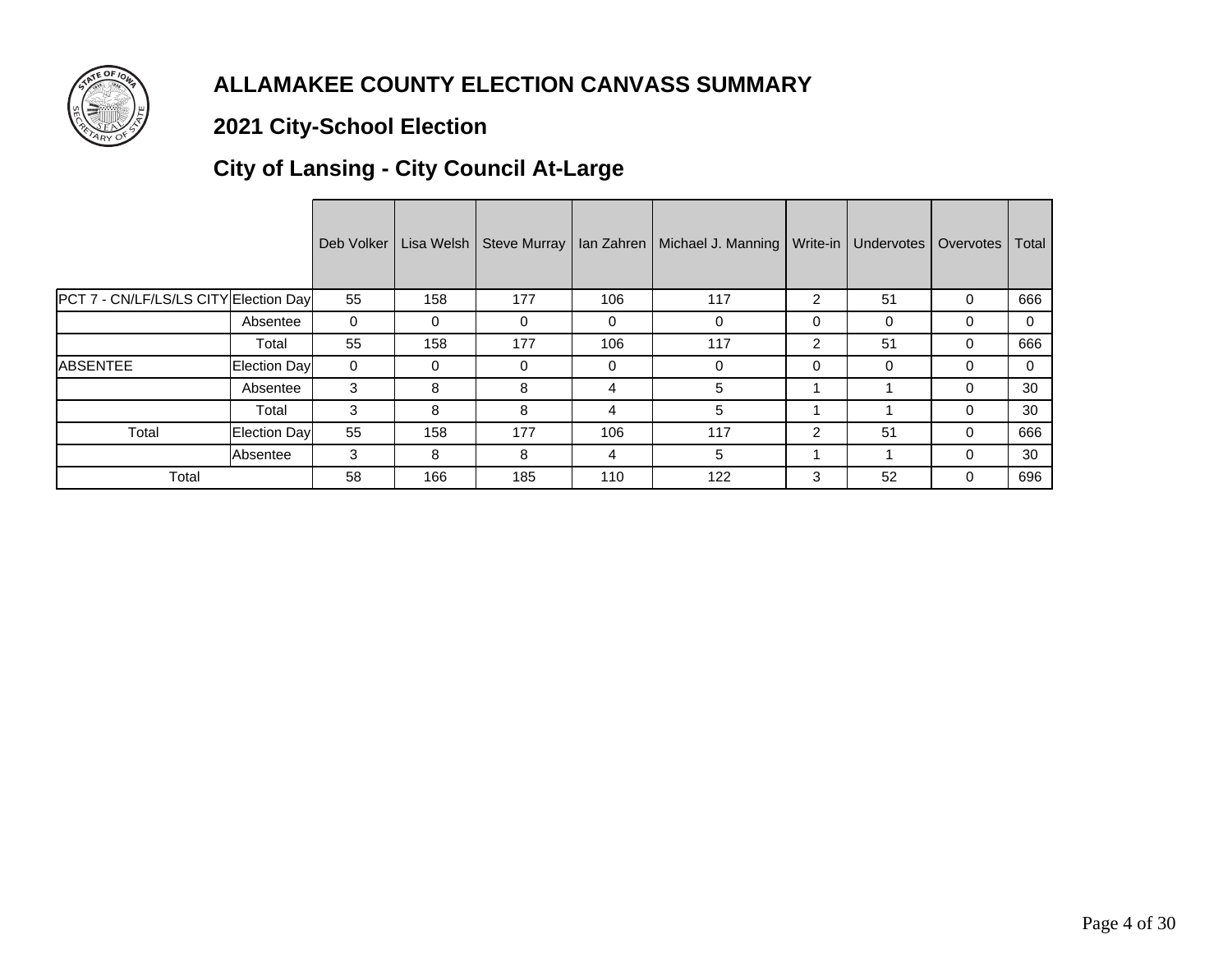

# **2021 City-School Election**

# **City of New Albin - Mayor**

|                                    |              | Alberto Whitlatch | Write-in | Undervotes | Overvotes | Total    |
|------------------------------------|--------------|-------------------|----------|------------|-----------|----------|
| PCT 8 - IA/UC/NA CITY Election Day |              | 45                | 0        | 3          | $\Omega$  | 48       |
|                                    | Absentee     | 0                 | 0        | 0          | 0         | 0        |
|                                    | Total        | 45                | 0        | 3          | $\Omega$  | 48       |
| <b>ABSENTEE</b>                    | Election Day | 0                 | 0        | 0          | $\Omega$  | 0        |
|                                    | Absentee     | 0                 | $\Omega$ | $\Omega$   | $\Omega$  | 0        |
|                                    | Total        | 0                 | $\Omega$ | $\Omega$   | 0         | $\Omega$ |
| Total                              | Election Day | 45                | $\Omega$ | 3          | $\Omega$  | 48       |
|                                    | Absentee     | 0                 | $\Omega$ | 0          | $\Omega$  | 0        |
| Total                              |              | 45                | 0        | 3          | $\Omega$  | 48       |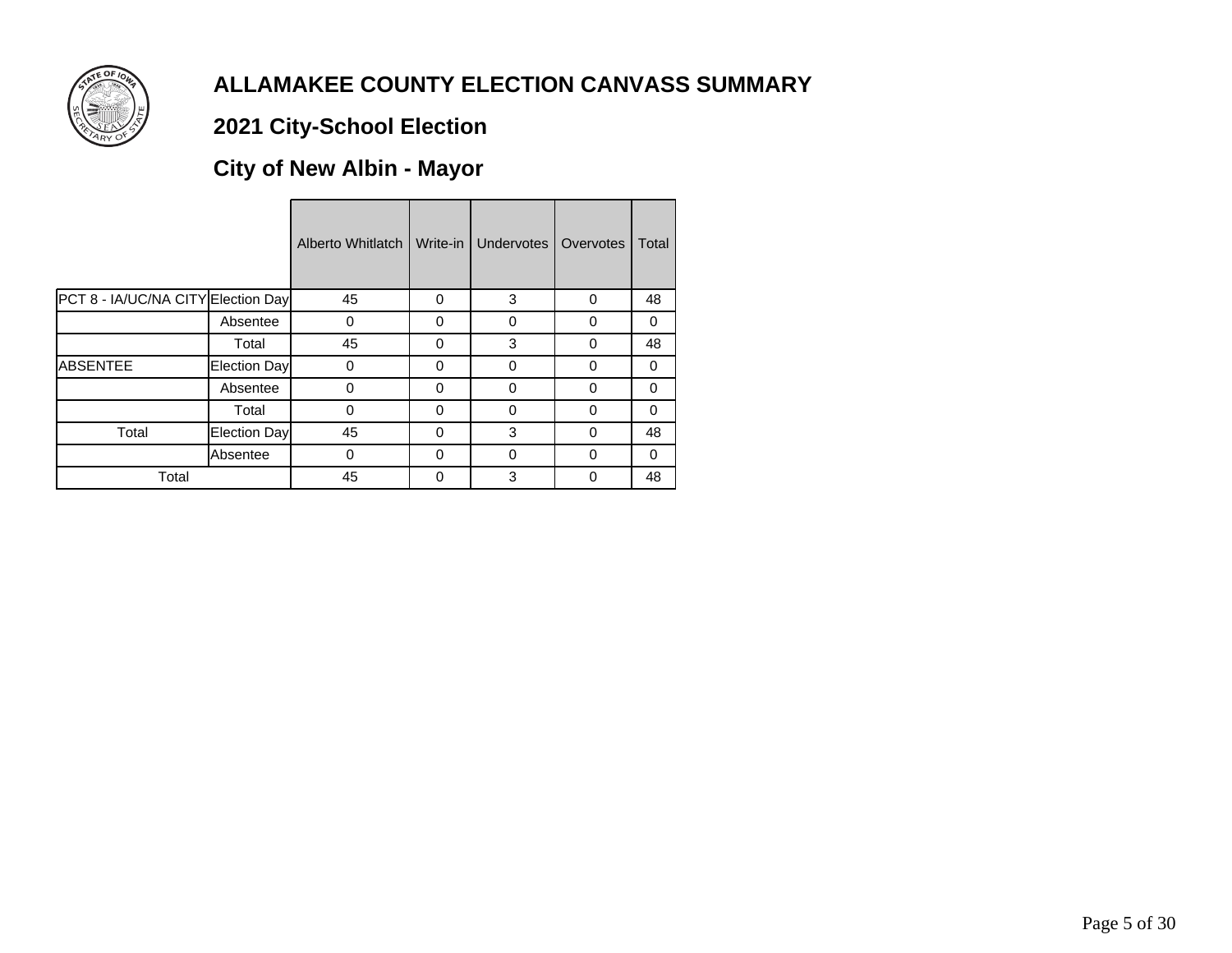

# **2021 City-School Election**

# **City of New Albin - City Council At-Large**

|                                    |              | George Blair | Debra Crane | Write-in       | Undervotes | Overvotes | Total    |
|------------------------------------|--------------|--------------|-------------|----------------|------------|-----------|----------|
| PCT 8 - IA/UC/NA CITY Election Day |              | 40           | 42          | 2              | 12         | 0         | 96       |
|                                    | Absentee     | 0            | 0           | $\Omega$       | 0          | 0         | 0        |
|                                    | Total        | 40           | 42          | $\overline{2}$ | 12         | 0         | 96       |
| <b>ABSENTEE</b>                    | Election Day | 0            | 0           | $\Omega$       | $\Omega$   | 0         | 0        |
|                                    | Absentee     | $\Omega$     | $\Omega$    | $\Omega$       | $\Omega$   | 0         | $\Omega$ |
|                                    | Total        | 0            | $\Omega$    | $\Omega$       | $\Omega$   | 0         | $\Omega$ |
| Total                              | Election Day | 40           | 42          | $\overline{2}$ | 12         | 0         | 96       |
|                                    | Absentee     | 0            | $\Omega$    | $\Omega$       | $\Omega$   | 0         | $\Omega$ |
| Total                              |              | 40           | 42          | 2              | 12         | 0         | 96       |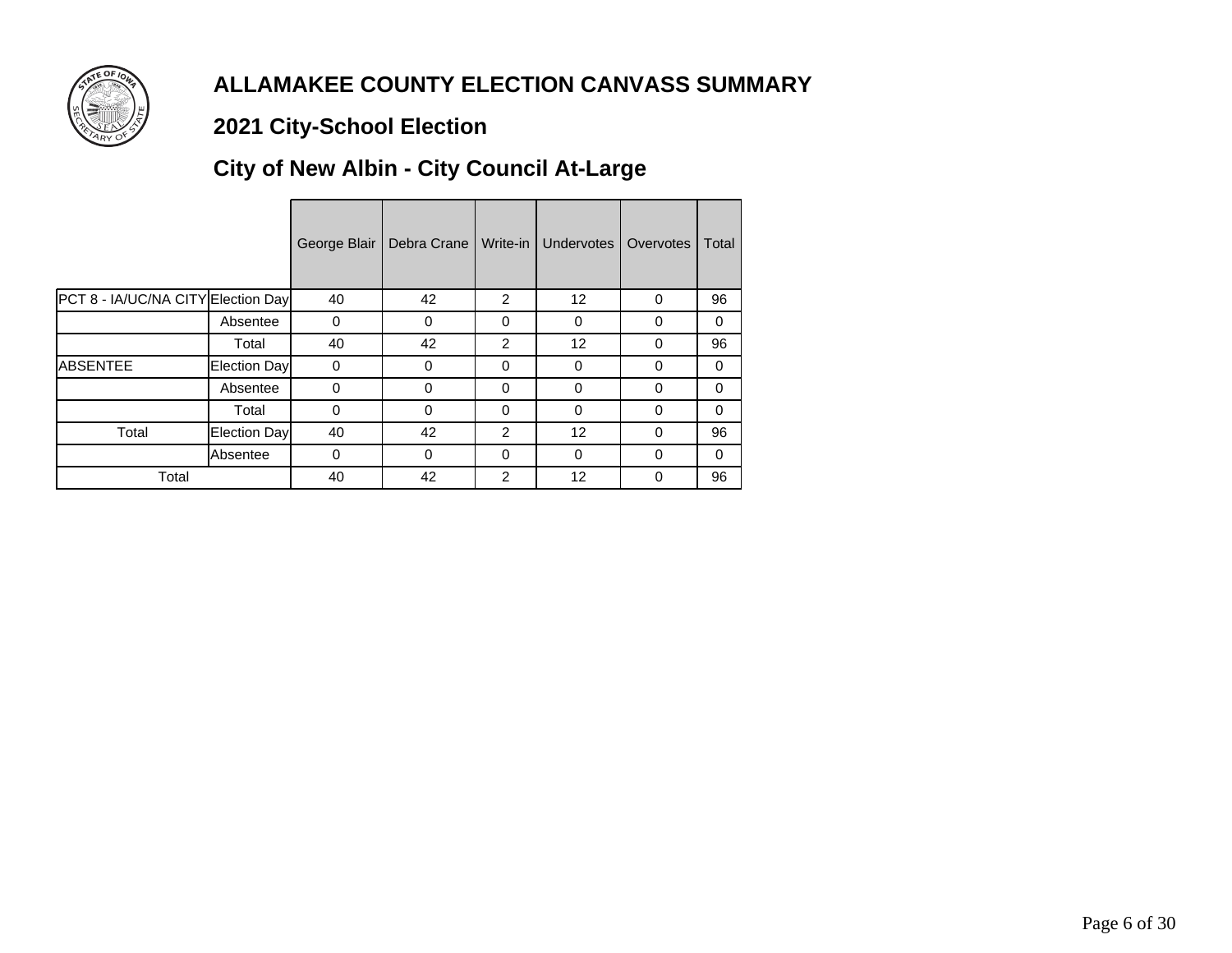

# **2021 City-School Election**

# **City of New Albin - City Council At-Large To Fill A Vacancy**

|                                    |                     | Maria Stahl | Write-in | <b>Undervotes</b> | Overvotes | Total |
|------------------------------------|---------------------|-------------|----------|-------------------|-----------|-------|
| PCT 8 - IA/UC/NA CITY Election Day |                     | 41          | 0        | 7                 | 0         | 48    |
|                                    | Absentee            | $\Omega$    | 0        | $\Omega$          | 0         | 0     |
|                                    | Total               | 41          | 0        | $\overline{7}$    | 0         | 48    |
| <b>ABSENTEE</b>                    | <b>Election Day</b> | $\Omega$    | 0        | $\Omega$          | 0         | 0     |
|                                    | Absentee            | $\Omega$    | 0        | ∩                 | 0         | 0     |
|                                    | Total               | $\Omega$    | $\Omega$ | $\Omega$          | 0         | 0     |
| Total                              | <b>Election Day</b> | 41          | 0        | $\overline{7}$    | 0         | 48    |
|                                    | Absentee            | $\Omega$    | $\Omega$ | $\Omega$          | $\Omega$  | 0     |
| Total                              |                     | 41          | 0        | 7                 | 0         | 48    |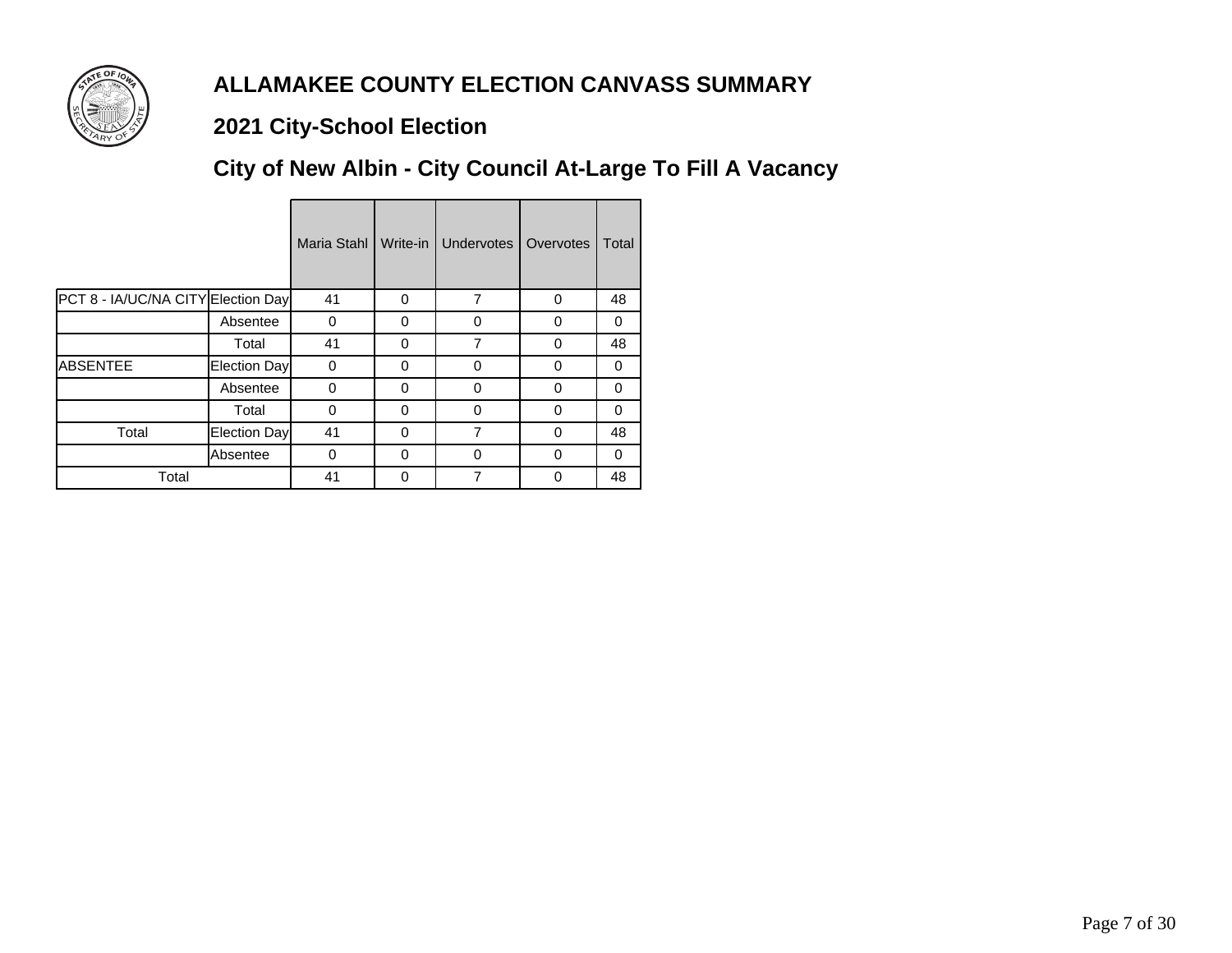

# **2021 City-School Election**

# **City of New Albin - City Treasurer**

|                                    |              | Diane Erbe | Write-in | Undervotes | Overvotes | Total    |
|------------------------------------|--------------|------------|----------|------------|-----------|----------|
| PCT 8 - IA/UC/NA CITY Election Day |              | 47         | 0        |            | 0         | 48       |
|                                    | Absentee     | 0          | 0        | $\Omega$   | $\Omega$  | 0        |
|                                    | Total        | 47         | 0        |            | 0         | 48       |
| <b>ABSENTEE</b>                    | Election Day | 0          | 0        | $\Omega$   | 0         | 0        |
|                                    | Absentee     | 0          | 0        | $\Omega$   | $\Omega$  | $\Omega$ |
|                                    | Total        | 0          | $\Omega$ | $\Omega$   | $\Omega$  | $\Omega$ |
| Total                              | Election Day | 47         | 0        |            | 0         | 48       |
|                                    | Absentee     | $\Omega$   | 0        | $\Omega$   | $\Omega$  | $\Omega$ |
| Total                              |              | 47         | 0        |            | 0         | 48       |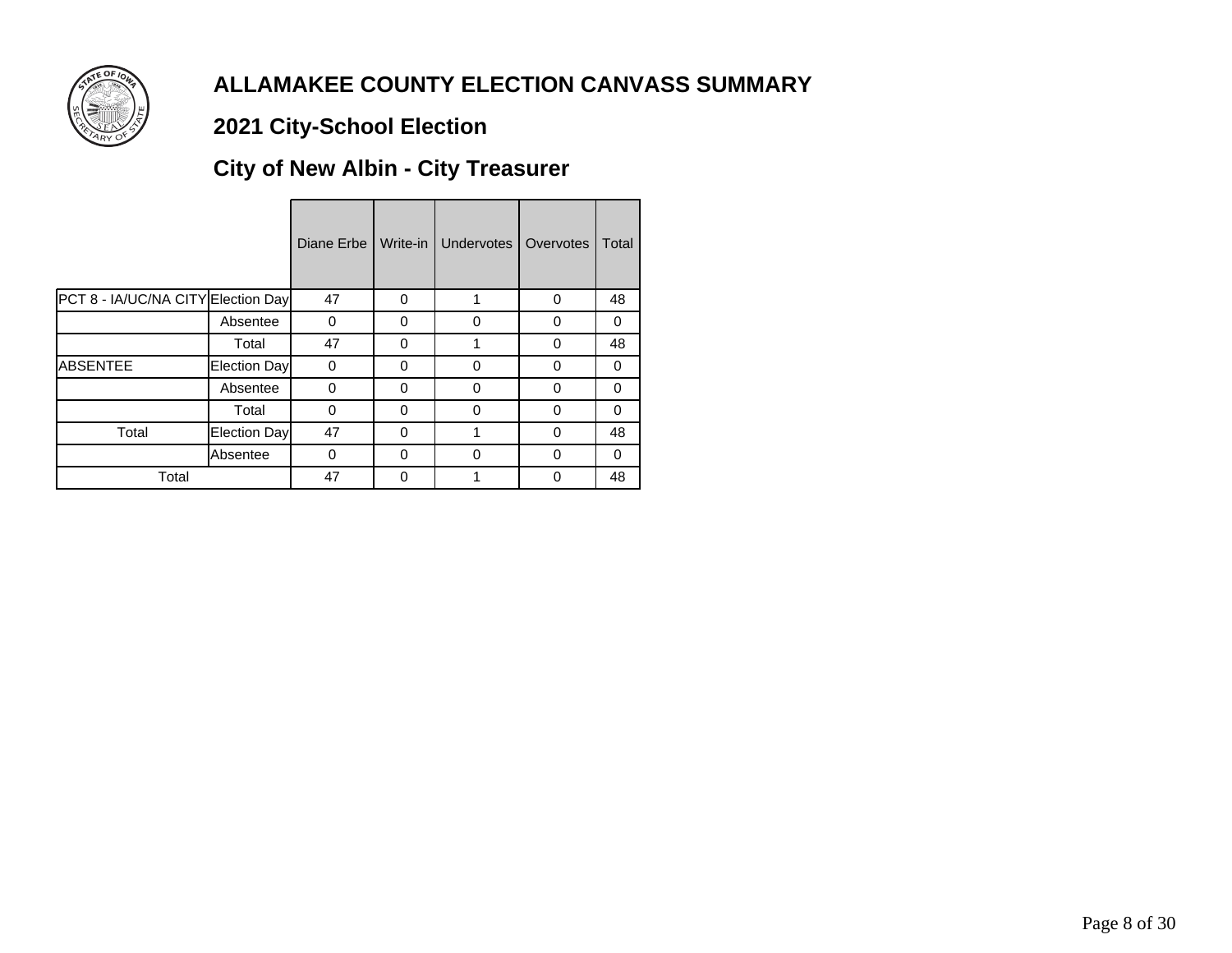

# **2021 City-School Election**

# **City of Postville - Mayor**

|                              |              | Dennis D. Koenig | Write-in | Undervotes | Overvotes | Total          |
|------------------------------|--------------|------------------|----------|------------|-----------|----------------|
| PCT 4 - PV CITY Election Day |              | 150              | 0        | 4          | 0         | 154            |
|                              | Absentee     | 0                | 0        | $\Omega$   | 0         | 0              |
|                              | Total        | 150              | 0        | 4          | 0         | 154            |
| <b>ABSENTEE</b>              | Election Day | 0                | 0        | 0          | 0         | 0              |
|                              | Absentee     | 2                | $\Omega$ | 0          | 0         | $\mathcal{P}$  |
|                              | Total        | 2                | $\Omega$ | 0          | 0         | $\overline{2}$ |
| Total                        | Election Day | 150              | $\Omega$ | 4          | 0         | 154            |
|                              | Absentee     | 2                | 0        | 0          | 0         | 2              |
| Total                        |              | 152              | 0        | 4          | 0         | 156            |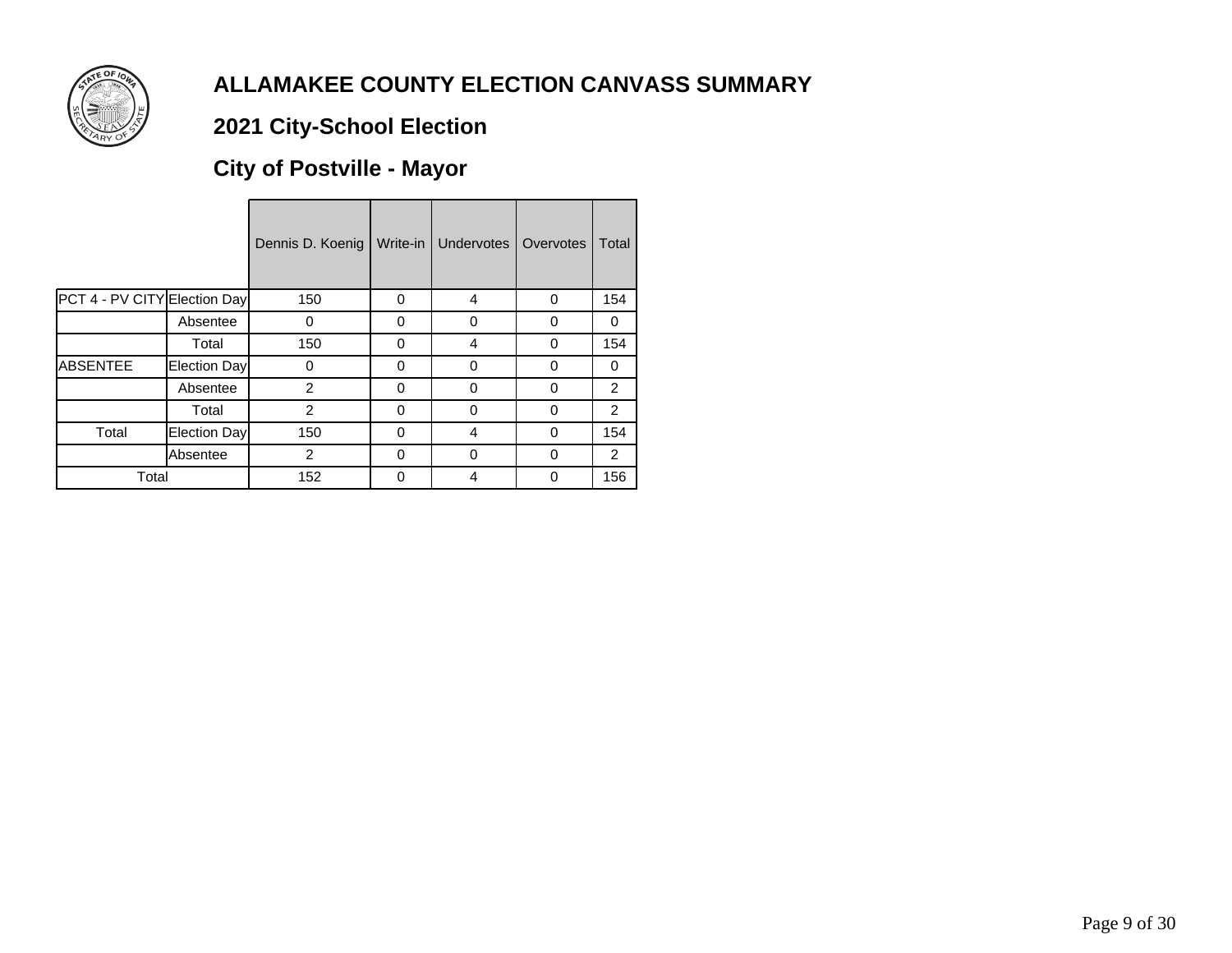

# **2021 City-School Election**

# **City of Postville - City Council At-Large**

|                              |                     | Rebecca Engelhardt | Mary Engstrom | Write-in        | Undervotes | Overvotes | Total |
|------------------------------|---------------------|--------------------|---------------|-----------------|------------|-----------|-------|
| PCT 4 - PV CITY Election Day |                     | 128                | 125           | 12 <sup>2</sup> | 43         | $\Omega$  | 308   |
|                              | Absentee            | 0                  | 0             | 0               | 0          | 0         | 0     |
|                              | Total               | 128                | 125           | 12              | 43         | 0         | 308   |
| <b>ABSENTEE</b>              | Election Day        | $\Omega$           | 0             | 0               | 0          | 0         | 0     |
|                              | Absentee            | 2                  |               | 0               |            | 0         | 4     |
|                              | Total               | $\overline{2}$     |               | 0               |            | 0         | 4     |
| Total                        | <b>Election Day</b> | 128                | 125           | 12              | 43         | 0         | 308   |
|                              | Absentee            | 2                  |               | 0               |            | 0         | 4     |
| Total                        |                     | 130                | 126           | 12              | 44         | 0         | 312   |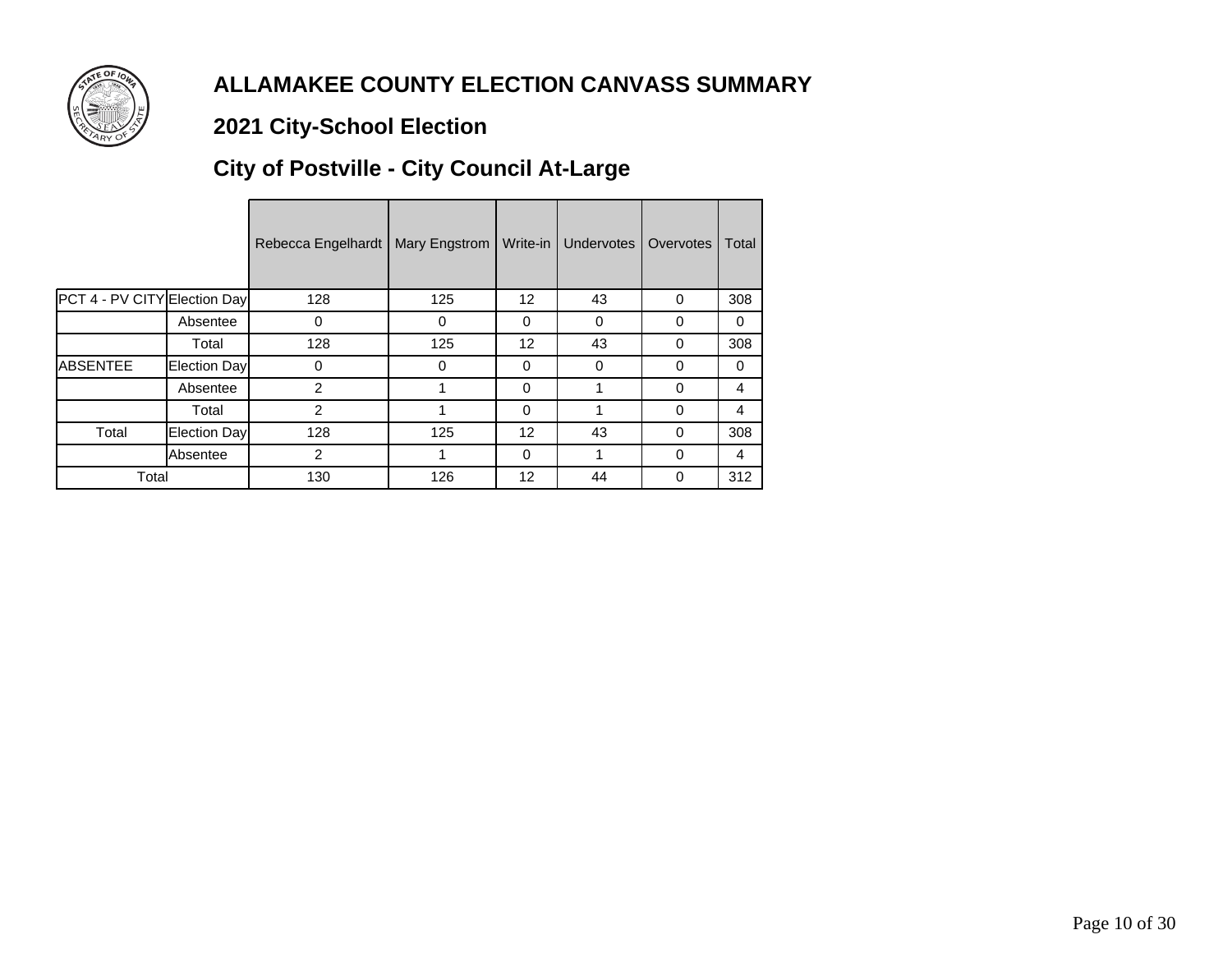

# **2021 City-School Election**

# **City of Waterville - Mayor**

|                                    |                 | Dave Monserud | Write-in     | Undervotes     | Overvotes | Total    |
|------------------------------------|-----------------|---------------|--------------|----------------|-----------|----------|
| PCT 5 - LT/PC/WV CITY Election Day |                 | 16            | 0            | 2              | 0         | 18       |
|                                    | Absentee        | 0             | $\Omega$     | 0              | 0         | 0        |
|                                    | Total           | 16            | $\Omega$     | 2              | $\Omega$  | 18       |
| <b>ABSENTEE</b>                    | Election Day    | 0             | $\Omega$     | 0              | $\Omega$  | 0        |
|                                    | Absentee        | 0             | $\Omega$     | $\Omega$       | $\Omega$  | $\Omega$ |
|                                    | Total           | 0             | $\Omega$     | $\Omega$       | 0         | $\Omega$ |
| Total                              | Election Day    | 16            | $\Omega$     | 2              | $\Omega$  | 18       |
|                                    | <b>Absentee</b> | 0             | $\Omega$     | $\Omega$       | 0         | 0        |
| Total                              |                 | 16            | <sup>0</sup> | $\overline{2}$ | 0         | 18       |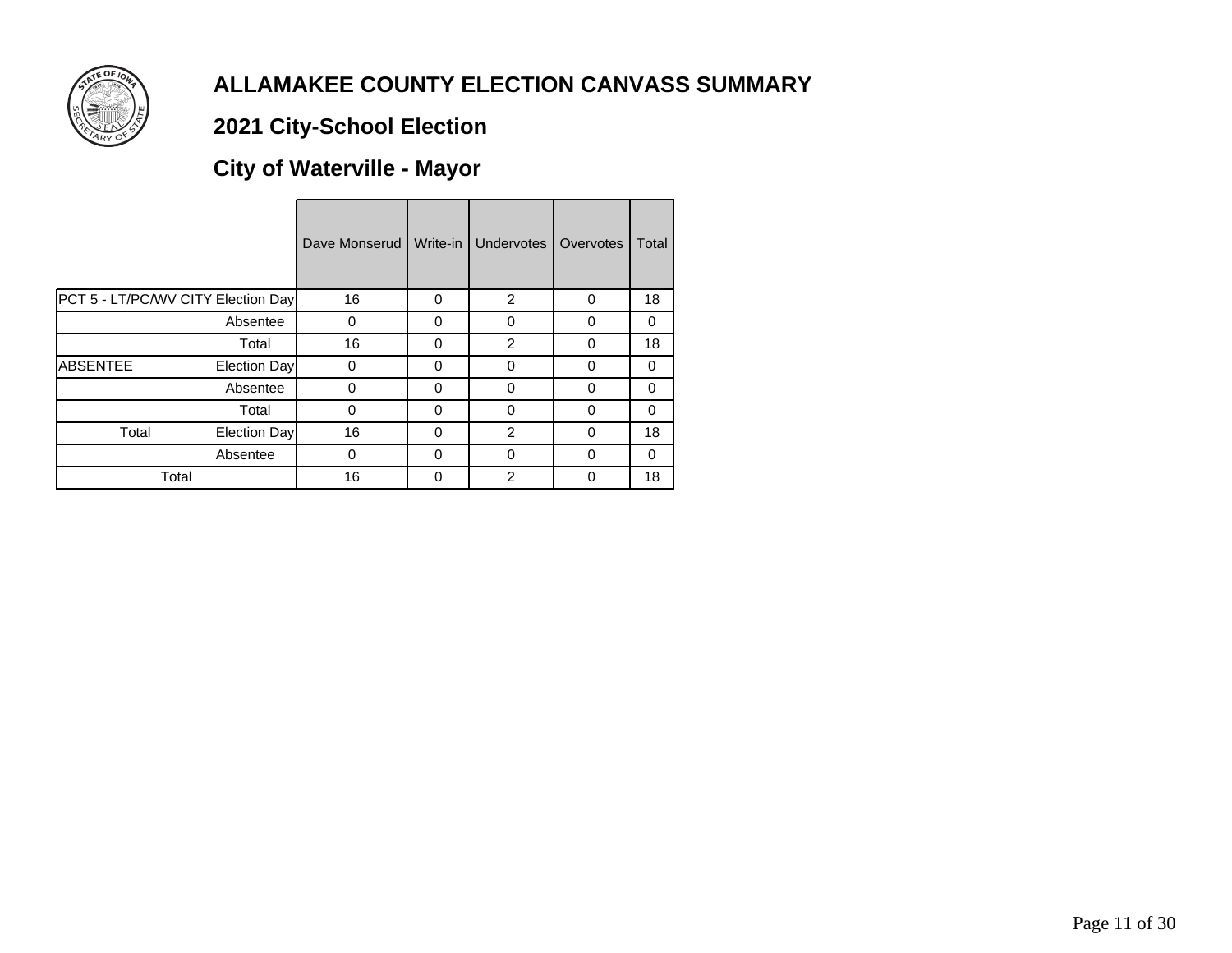

# **2021 City-School Election**

# **City of Waterville - City Council At-Large**

|                                    |              |              | Jeff Mitchell   David Christianson | Robbie Burrett | Jaclyn Hilleshiem   Jodi Van Iten   Write-in |          |          | Undervotes   Overvotes | Total |
|------------------------------------|--------------|--------------|------------------------------------|----------------|----------------------------------------------|----------|----------|------------------------|-------|
| PCT 5 - LT/PC/WV CITY Election Day |              | 17           | 14                                 | 17             | 17                                           | 17       | $\Omega$ | 8                      | 90    |
|                                    | Absentee     | 0            |                                    | 0              | 0                                            | $\Omega$ | $\Omega$ |                        | 0     |
|                                    | Total        | 17           | 14                                 | 17             | 17                                           | 17       | 0        | 8                      | 90    |
| <b>ABSENTEE</b>                    | Election Day | $\mathbf{0}$ |                                    | 0              | 0                                            | $\Omega$ | $\Omega$ |                        |       |
|                                    | Absentee     | $\Omega$     | 0                                  | 0              | $\Omega$                                     | $\Omega$ | $\Omega$ | 0                      | 0     |
|                                    | Total        | $\Omega$     | 0                                  | $\Omega$       | $\Omega$                                     | $\Omega$ | $\Omega$ | 0                      | 0     |
| Total                              | Election Day | 17           | 14                                 | 17             | 17                                           | 17       | $\Omega$ | 8                      | 90    |
|                                    | Absentee     | 0            | 0                                  | 0              | 0                                            | $\Omega$ | $\Omega$ | 0                      | 0     |
| Total                              |              | 17           | 14                                 | 17             | 17                                           | 17       | $\Omega$ | 8                      | 90    |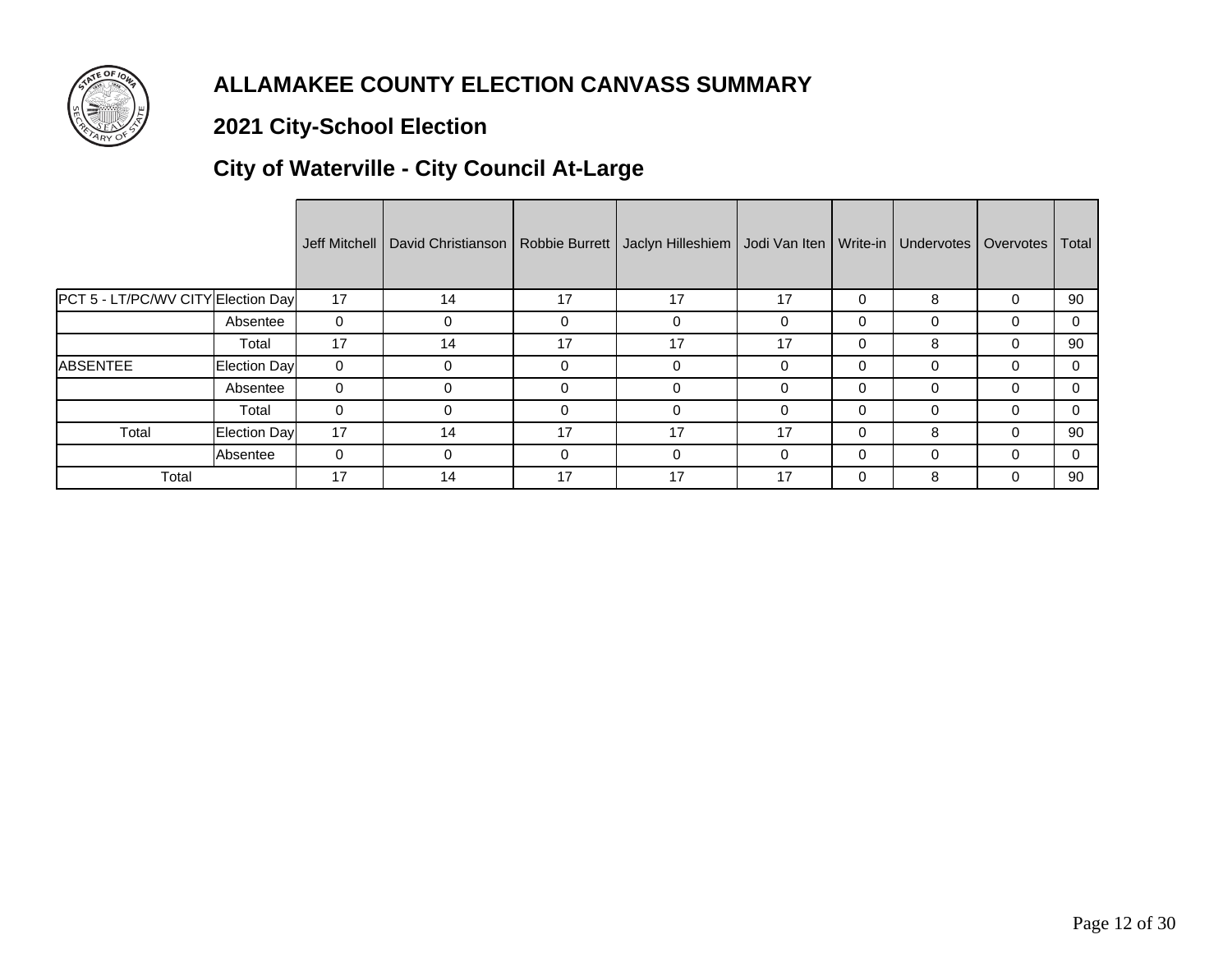

# **2021 City-School Election**

# **City of Waukon - Mayor**

|                                     |              | Pat Stone | Write-in | <b>Undervotes</b> | Overvotes | Total    |
|-------------------------------------|--------------|-----------|----------|-------------------|-----------|----------|
| <b>PCT 9 - WAUKON WARD 1</b>        | Election Day | 134       | 6        | 31                | 0         | 171      |
|                                     | Absentee     | $\Omega$  | $\Omega$ | $\Omega$          | $\Omega$  | 0        |
|                                     | Total        | 134       | 6        | 31                | 0         | 171      |
| PCT 10 - WAUKON WARD 2 Election Day |              | 126       | 5        | 24                | $\Omega$  | 155      |
|                                     | Absentee     | $\Omega$  | $\Omega$ | 0                 | $\Omega$  | $\Omega$ |
|                                     | Total        | 126       | 5        | 24                | $\Omega$  | 155      |
| PCT 11 - WAUKON WARD 3 Election Day |              | 103       | 5        | 27                | $\Omega$  | 135      |
|                                     | Absentee     | $\Omega$  | $\Omega$ | $\Omega$          | $\Omega$  | $\Omega$ |
|                                     | Total        | 103       | 5        | 27                | $\Omega$  | 135      |
| <b>ABSENTEE</b>                     | Election Day | $\Omega$  | $\Omega$ | 0                 | $\Omega$  | 0        |
|                                     | Absentee     | 74        | $\Omega$ | 21                | $\Omega$  | 95       |
|                                     | Total        | 74        | $\Omega$ | 21                | 0         | 95       |
| Total                               | Election Day | 363       | 16       | 82                | $\Omega$  | 461      |
|                                     | Absentee     | 74        | $\Omega$ | 21                | $\Omega$  | 95       |
| Total                               |              | 437       | 16       | 103               | 0         | 556      |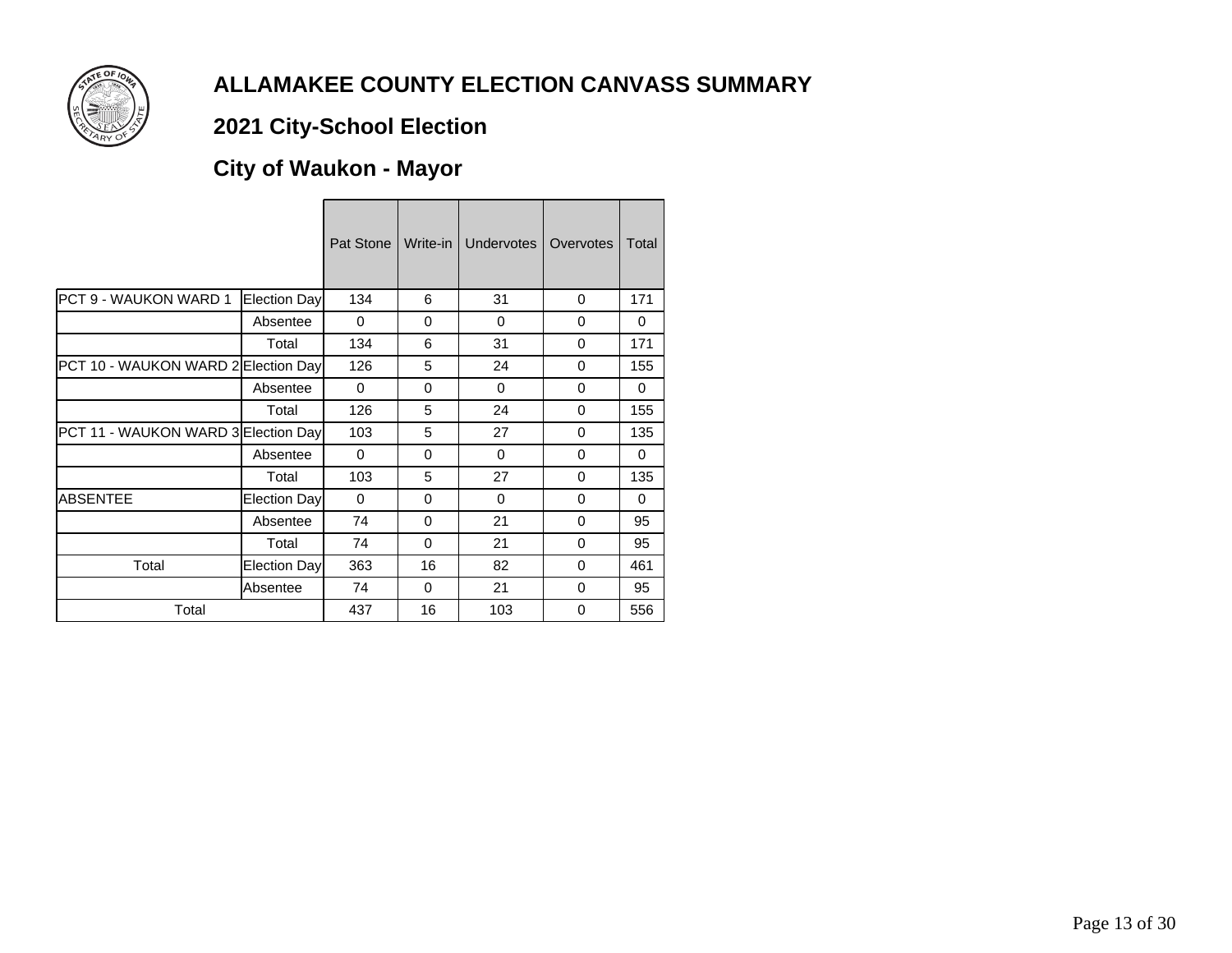

# **2021 City-School Election**

# **City of Waukon - City Council At-Large**

|                                     |              | Nicholas Engrav | Kevin Johnson | Write-in    | Undervotes     | Overvotes | Total    |
|-------------------------------------|--------------|-----------------|---------------|-------------|----------------|-----------|----------|
| PCT 9 - WAUKON WARD 1               | Election Day | 74              | 91            | $\Omega$    | 6              | 0         | 171      |
|                                     | Absentee     | 0               | $\Omega$      | $\Omega$    | $\Omega$       | 0         | $\Omega$ |
|                                     | Total        | 74              | 91            | 0           | 6              | 0         | 171      |
| PCT 10 - WAUKON WARD 2 Election Day |              | 51              | 96            | 1           | $\overline{7}$ | 0         | 155      |
|                                     | Absentee     | 0               | $\Omega$      | $\Omega$    | 0              | 0         | $\Omega$ |
|                                     | Total        | 51              | 96            | 1           | $\overline{7}$ | $\Omega$  | 155      |
| PCT 11 - WAUKON WARD 3 Election Day |              | 48              | 75            | $\Omega$    | 12             | 0         | 135      |
|                                     | Absentee     | $\mathbf 0$     | $\Omega$      | $\mathbf 0$ | $\Omega$       | 0         | $\Omega$ |
|                                     | Total        | 48              | 75            | $\Omega$    | 12             | $\Omega$  | 135      |
| <b>ABSENTEE</b>                     | Election Day | $\mathbf 0$     | $\Omega$      | $\Omega$    | $\Omega$       | 0         | $\Omega$ |
|                                     | Absentee     | 49              | 40            | $\Omega$    | 6              | 0         | 95       |
|                                     | Total        | 49              | 40            | 0           | 6              | 0         | 95       |
| Total                               | Election Day | 173             | 262           | 1           | 25             | $\Omega$  | 461      |
|                                     | Absentee     | 49              | 40            | $\Omega$    | 6              | $\Omega$  | 95       |
| Total                               |              | 222             | 302           | 1           | 31             | 0         | 556      |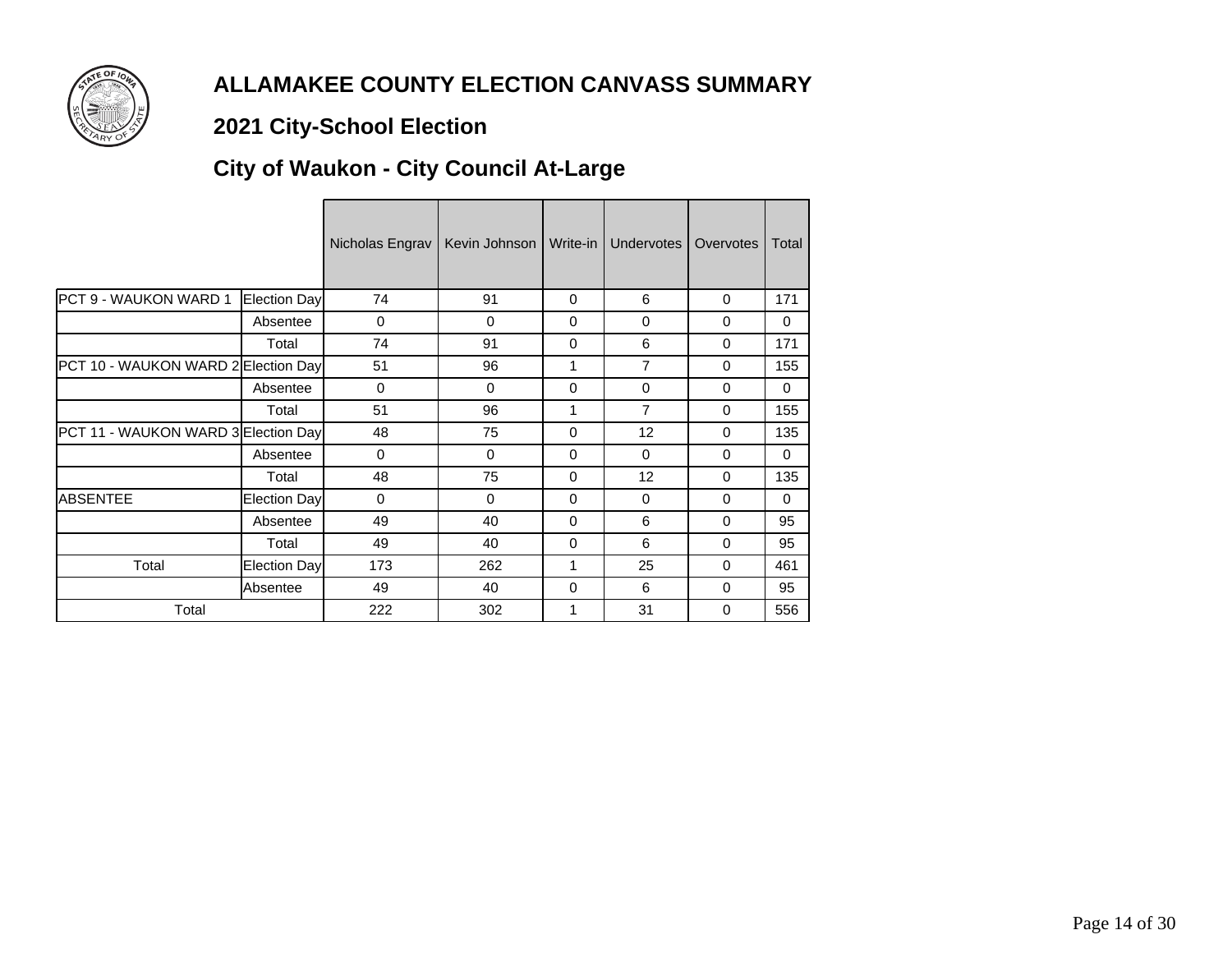

### **2021 City-School Election**

# **City of Waukon - City Council At-Large To Fill A Vacancy**

|                                     |              | Andrew Sires I |                | Write-in   Undervotes | Overvotes | Total    |
|-------------------------------------|--------------|----------------|----------------|-----------------------|-----------|----------|
| PCT 9 - WAUKON WARD 1               | Election Day | 148            | 4              | 19                    | $\Omega$  | 171      |
|                                     | Absentee     | $\Omega$       | 0              | $\Omega$              | $\Omega$  | $\Omega$ |
|                                     | Total        | 148            | $\overline{4}$ | 19                    | $\Omega$  | 171      |
| PCT 10 - WAUKON WARD 2 Election Day |              | 131            | $\overline{4}$ | 20                    | $\Omega$  | 155      |
|                                     | Absentee     | $\Omega$       | $\Omega$       | $\Omega$              | $\Omega$  | $\Omega$ |
|                                     | Total        | 131            | $\overline{4}$ | 20                    | $\Omega$  | 155      |
| PCT 11 - WAUKON WARD 3 Election Day |              | 116            | 1              | 18                    | $\Omega$  | 135      |
|                                     | Absentee     | $\Omega$       | $\Omega$       | $\Omega$              | $\Omega$  | $\Omega$ |
|                                     | Total        | 116            | 1              | 18                    | $\Omega$  | 135      |
| <b>ABSENTEE</b>                     | Election Day | $\Omega$       | $\Omega$       | $\Omega$              | $\Omega$  | $\Omega$ |
|                                     | Absentee     | 78             | $\Omega$       | 17                    | $\Omega$  | 95       |
|                                     | Total        | 78             | 0              | 17                    | 0         | 95       |
| Total                               | Election Day | 395            | 9              | 57                    | 0         | 461      |
|                                     | Absentee     | 78             | 0              | 17                    | 0         | 95       |
| Total                               |              | 473            | 9              | 74                    | 0         | 556      |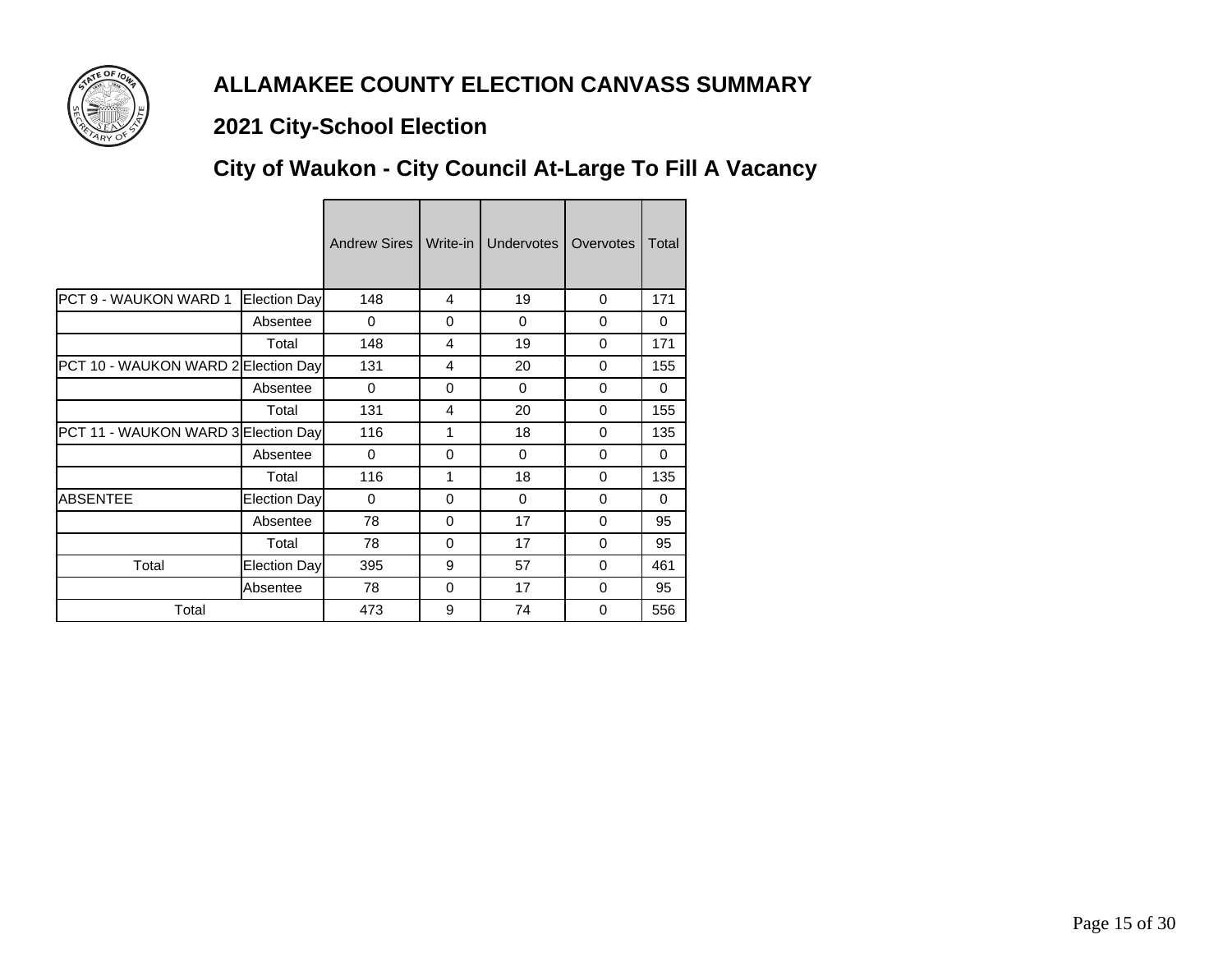

# **2021 City-School Election**

# **City of Waukon - City Council Ward 1**

|                                    |              | Stephen Wiedner | Jerry Schoenthal | Write-in | Undervotes  | Overvotes | Total    |
|------------------------------------|--------------|-----------------|------------------|----------|-------------|-----------|----------|
| PCT 9 - WAUKON WARD 1 Election Day |              | 90              | 73               |          | 7           | $\Omega$  | 171      |
|                                    | Absentee     | 0               | 0                | 0        | 0           | 0         | $\Omega$ |
|                                    | Total        | 90              | 73               | 1        | 7           | 0         | 171      |
| <b>ABSENTEE</b>                    | Election Day | 0               | $\Omega$         | $\Omega$ | $\mathbf 0$ | $\Omega$  | $\Omega$ |
|                                    | Absentee     | 20              | 23               | $\Omega$ | 3           | $\Omega$  | 46       |
|                                    | Total        | 20              | 23               | $\Omega$ | 3           | $\Omega$  | 46       |
| Total                              | Election Day | 90              | 73               |          | 7           | $\Omega$  | 171      |
|                                    | Absentee     | 20              | 23               | $\Omega$ | 3           | $\Omega$  | 46       |
| Total                              |              | 110             | 96               | 1        | 10          | $\Omega$  | 217      |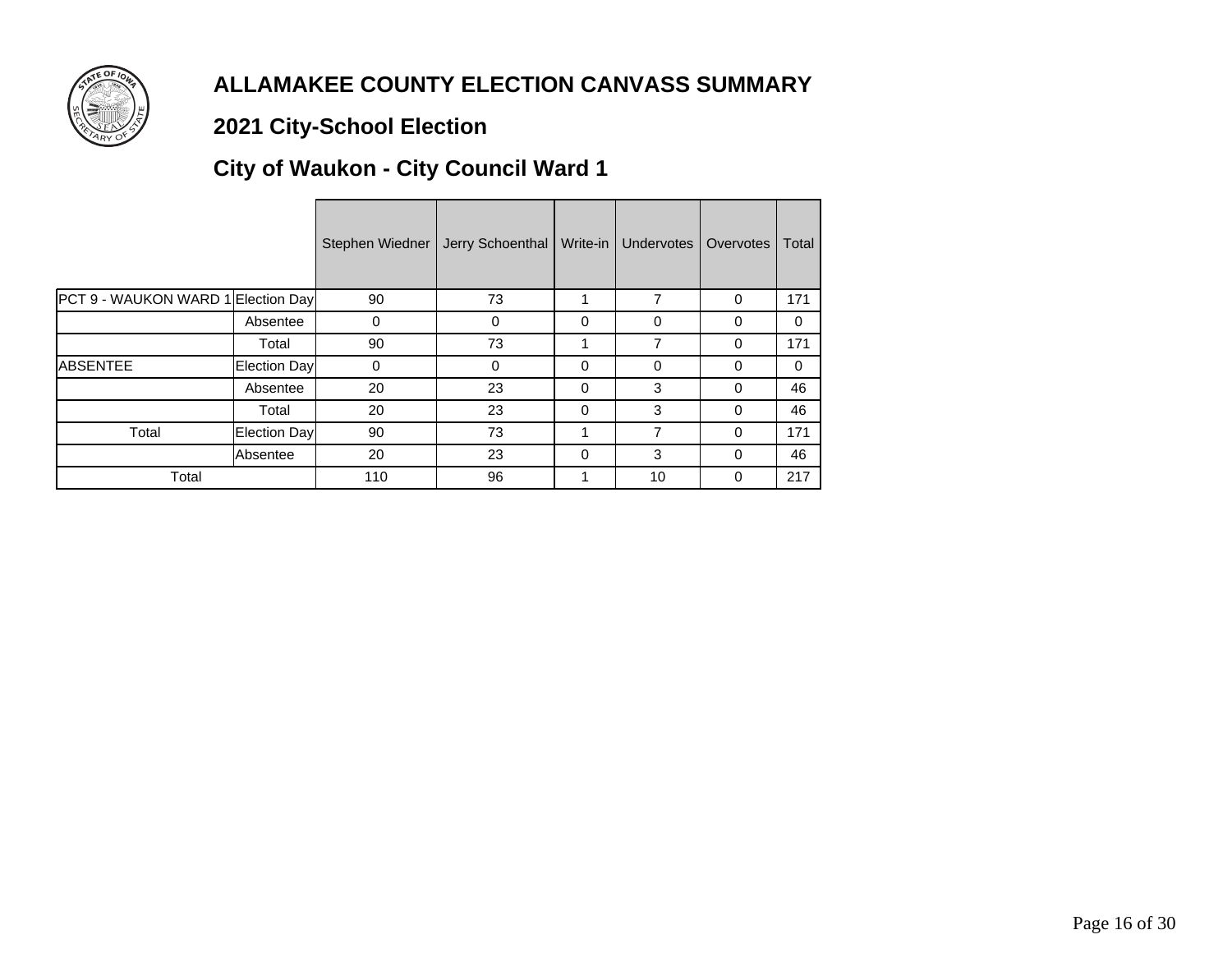

# **2021 City-School Election**

# **City of Waukon - City Council Ward 3**

|                                     |              | Arvid Hatlan | Write-in       | <b>Undervotes</b> | Overvotes | Total |
|-------------------------------------|--------------|--------------|----------------|-------------------|-----------|-------|
| PCT 11 - WAUKON WARD 3 Election Day |              | 108          |                | 26                | 0         | 135   |
|                                     | Absentee     | 0            | 0              | 0                 | 0         | 0     |
|                                     | Total        | 108          |                | 26                | $\Omega$  | 135   |
| <b>ABSENTEE</b>                     | Election Day | $\Omega$     | $\Omega$       | 0                 | 0         | 0     |
|                                     | Absentee     | 26           |                | 5                 | $\Omega$  | 32    |
|                                     | Total        | 26           | 1              | 5                 | $\Omega$  | 32    |
| Total                               | Election Day | 108          | 1              | 26                | $\Omega$  | 135   |
|                                     | lAbsentee    | 26           |                | 5                 | 0         | 32    |
| Total                               |              | 134          | $\overline{2}$ | 31                | 0         | 167   |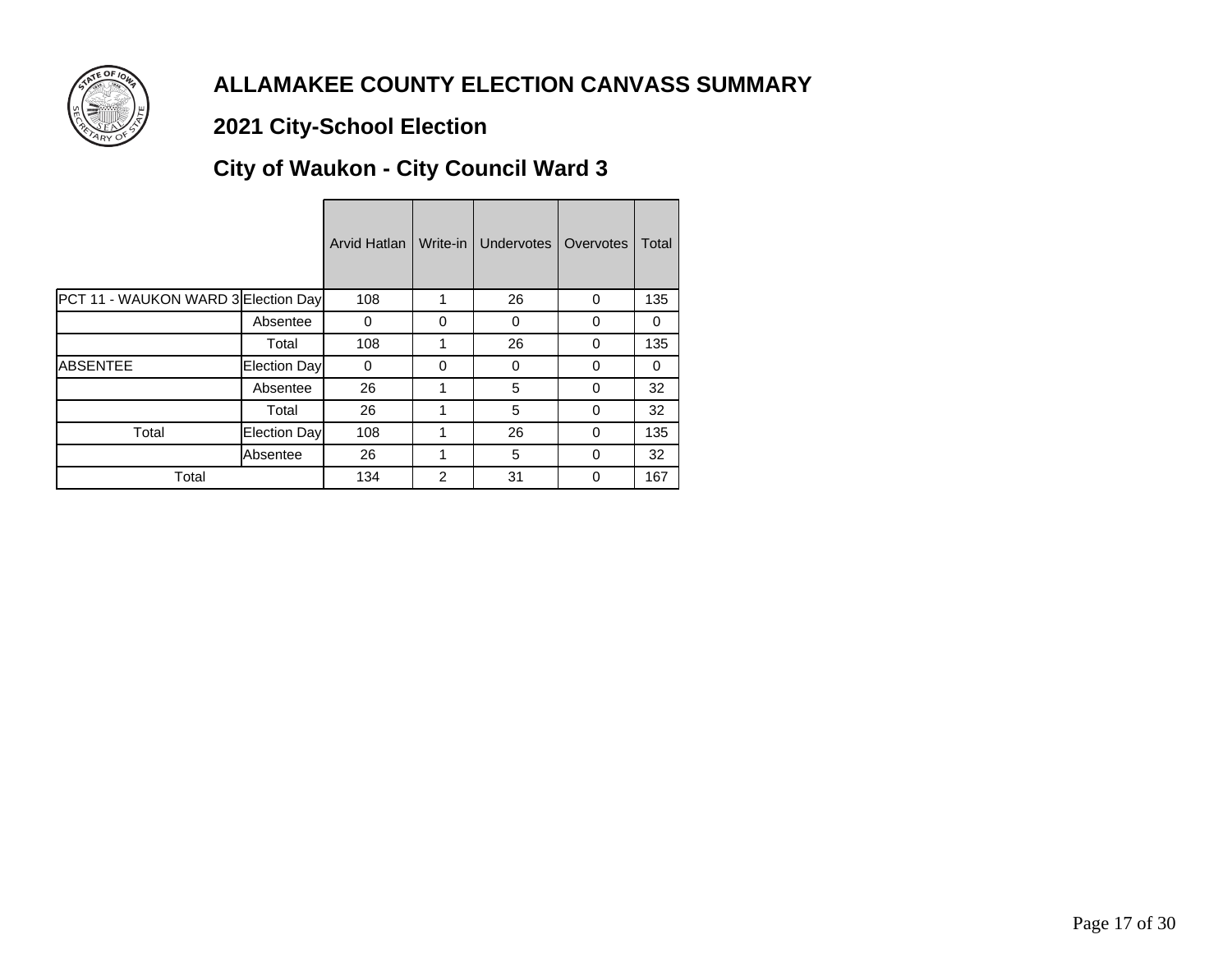

# **2021 City-School Election**

# **City of Waukon - Hospital Trustee**

|                                     |                     | Patty Nordheim | James H. Sewick | Write-in       | Undervotes | Overvotes | Total    |
|-------------------------------------|---------------------|----------------|-----------------|----------------|------------|-----------|----------|
| PCT 9 - WAUKON WARD 1               | Election Day        | 130            | 119             | $\overline{2}$ | 91         | $\Omega$  | 342      |
|                                     | Absentee            | 0              | $\Omega$        | $\Omega$       | $\Omega$   | $\Omega$  | $\Omega$ |
|                                     | Total               | 130            | 119             | 2              | 91         | $\Omega$  | 342      |
| PCT 10 - WAUKON WARD 2 Election Day |                     | 115            | 116             | $\Omega$       | 79         | $\Omega$  | 310      |
|                                     | Absentee            | $\Omega$       | $\Omega$        | 0              | $\Omega$   | 0         | $\Omega$ |
|                                     | Total               | 115            | 116             | $\Omega$       | 79         | $\Omega$  | 310      |
| PCT 11 - WAUKON WARD 3 Election Day |                     | 104            | 92              | 0              | 74         | $\Omega$  | 270      |
|                                     | Absentee            | $\Omega$       | $\Omega$        | $\Omega$       | $\Omega$   | $\Omega$  | $\Omega$ |
|                                     | Total               | 104            | 92              | $\Omega$       | 74         | $\Omega$  | 270      |
| <b>ABSENTEE</b>                     | <b>Election Day</b> | $\Omega$       | $\Omega$        | 0              | $\Omega$   | $\Omega$  | $\Omega$ |
|                                     | Absentee            | 74             | 56              | 1              | 59         | 0         | 190      |
|                                     | Total               | 74             | 56              | 1              | 59         | $\Omega$  | 190      |
| Total                               | <b>Election Day</b> | 349            | 327             | 2              | 244        | 0         | 922      |
|                                     | Absentee            | 74             | 56              | 1              | 59         | 0         | 190      |
| Total                               |                     | 423            | 383             | 3              | 303        | $\Omega$  | 1,112    |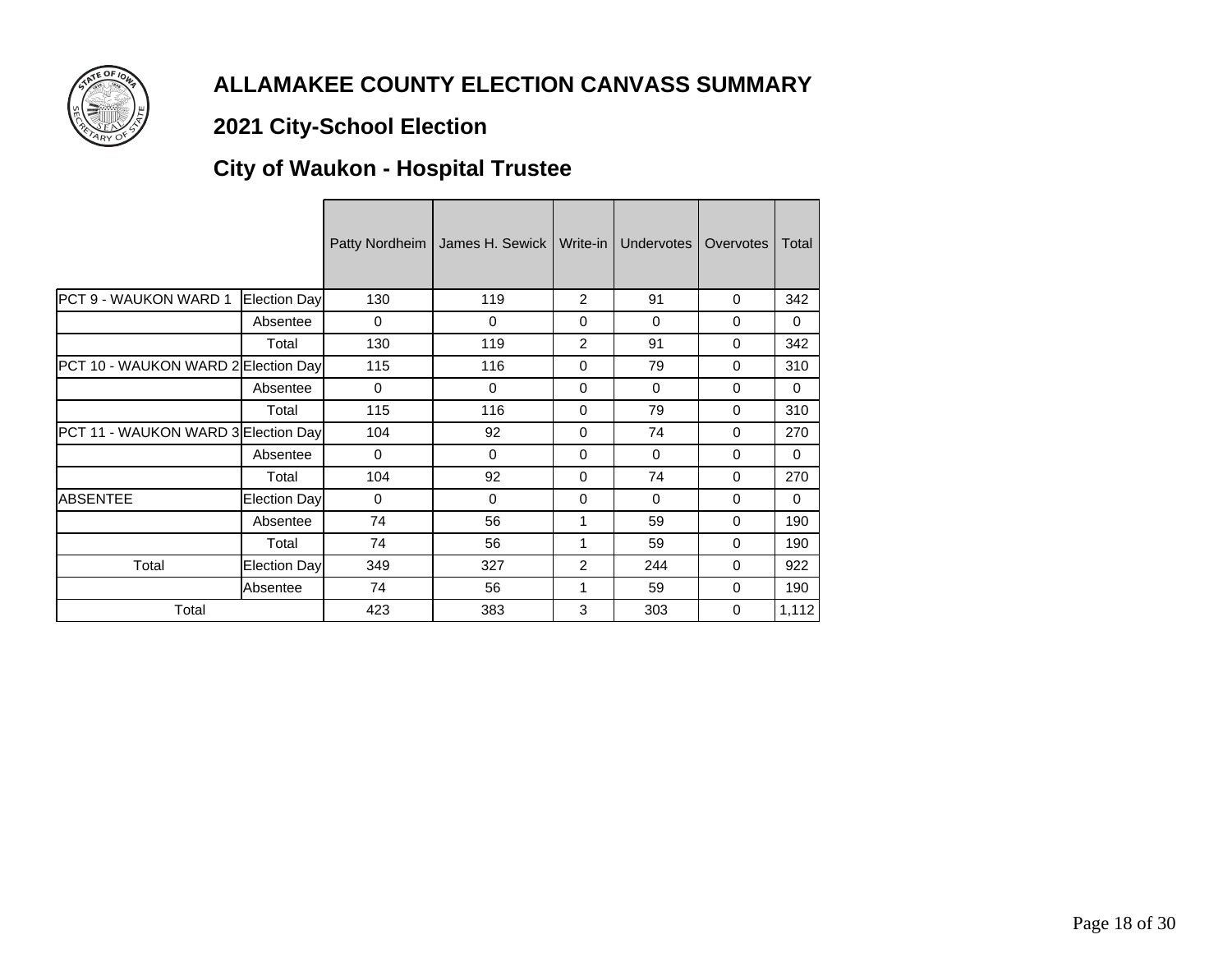

# **2021 City-School Election**

# **Allamakee School Director At-Large**

|                                     |                     | Allan L. Rissman   Tim Smedsrud |             | Write-in       | <b>Undervotes</b> | Overvotes   | Total       |
|-------------------------------------|---------------------|---------------------------------|-------------|----------------|-------------------|-------------|-------------|
| PCT 1 - WL/HV                       | Election Day        | 6                               | 8           | $\Omega$       | $\mathbf 0$       | 0           | 14          |
|                                     | Absentee            | $\mathbf 0$                     | $\mathbf 0$ | $\Omega$       | $\mathbf 0$       | $\mathbf 0$ | $\Omega$    |
|                                     | Total               | 6                               | 8           | 0              | $\mathbf 0$       | $\Omega$    | 14          |
| PCT 2 - FC/JF/LL/MK/UP              | <b>Election Day</b> | 46                              | 56          | $\mathbf 0$    | $\mathbf 0$       | $\mathbf 0$ | 102         |
|                                     | Absentee            | $\mathbf 0$                     | $\Omega$    | $\Omega$       | $\mathbf 0$       | 0           | $\Omega$    |
|                                     | Total               | 46                              | 56          | $\Omega$       | $\mathbf 0$       | 0           | 102         |
| PCT 3 - PO/FK                       | Election Day        | $\mathbf 0$                     | $\Omega$    | $\Omega$       | $\Omega$          | $\Omega$    | $\Omega$    |
|                                     | Absentee            | $\Omega$                        | $\Omega$    | 0              | $\mathbf 0$       | 0           | $\Omega$    |
|                                     | Total               | $\mathbf 0$                     | $\mathbf 0$ | $\mathbf 0$    | $\mathbf 0$       | 0           | $\mathbf 0$ |
| PCT 5 - LT/PC/WV CITY               | Election Day        | 20                              | 21          | $\mathbf 0$    | $\overline{c}$    | 0           | 43          |
|                                     | Absentee            | $\mathbf 0$                     | $\mathbf 0$ | $\Omega$       | $\mathbf 0$       | $\Omega$    | $\Omega$    |
|                                     | Total               | 20                              | 21          | $\Omega$       | $\overline{2}$    | $\Omega$    | 43          |
| PCT 6 - FV/TL/HF CITY               | Election Day        | 59                              | 36          | 2              | 8                 | $\Omega$    | 105         |
|                                     | Absentee            | $\mathbf 0$                     | $\mathbf 0$ | $\mathbf 0$    | $\mathbf 0$       | $\mathbf 0$ | $\Omega$    |
|                                     | Total               | 59                              | 36          | $\overline{2}$ | 8                 | 0           | 105         |
| PCT 7 - CN/LF/LS/LS CITY            | Election Day        | 6                               | 10          | $\Omega$       | $\Omega$          | $\Omega$    | 16          |
|                                     | Absentee            | $\mathbf 0$                     | $\Omega$    | $\Omega$       | $\Omega$          | $\Omega$    | 0           |
|                                     | Total               | 6                               | 10          | $\Omega$       | $\Omega$          | $\Omega$    | 16          |
| PCT 8 - IA/UC/NA CITY               | <b>Election Day</b> | 4                               | $\mathbf 0$ | $\mathbf 0$    | $\pmb{0}$         | $\mathbf 0$ | 4           |
|                                     | Absentee            | $\mathbf 0$                     | $\mathbf 0$ | $\mathbf 0$    | $\mathbf 0$       | 0           | $\Omega$    |
|                                     | Total               | $\overline{4}$                  | $\Omega$    | $\Omega$       | $\mathbf 0$       | $\Omega$    | 4           |
| PCT 9 - WAUKON WARD 1               | Election Day        | 98                              | 70          | 1              | 2                 | $\Omega$    | 171         |
|                                     | Absentee            | $\Omega$                        | $\Omega$    | $\Omega$       | $\Omega$          | $\Omega$    | $\Omega$    |
|                                     | Total               | 98                              | 70          | $\mathbf{1}$   | $\overline{c}$    | 0           | 171         |
| PCT 10 - WAUKON WARD 2 Election Day |                     | 80                              | 74          | $\mathbf 0$    | $\mathbf 0$       | 1           | 155         |
|                                     | Absentee            | $\mathbf 0$                     | $\Omega$    | $\Omega$       | $\mathbf 0$       | $\mathbf 0$ | $\Omega$    |
|                                     | Total               | 80                              | 74          | 0              | $\mathbf 0$       | 1           | 155         |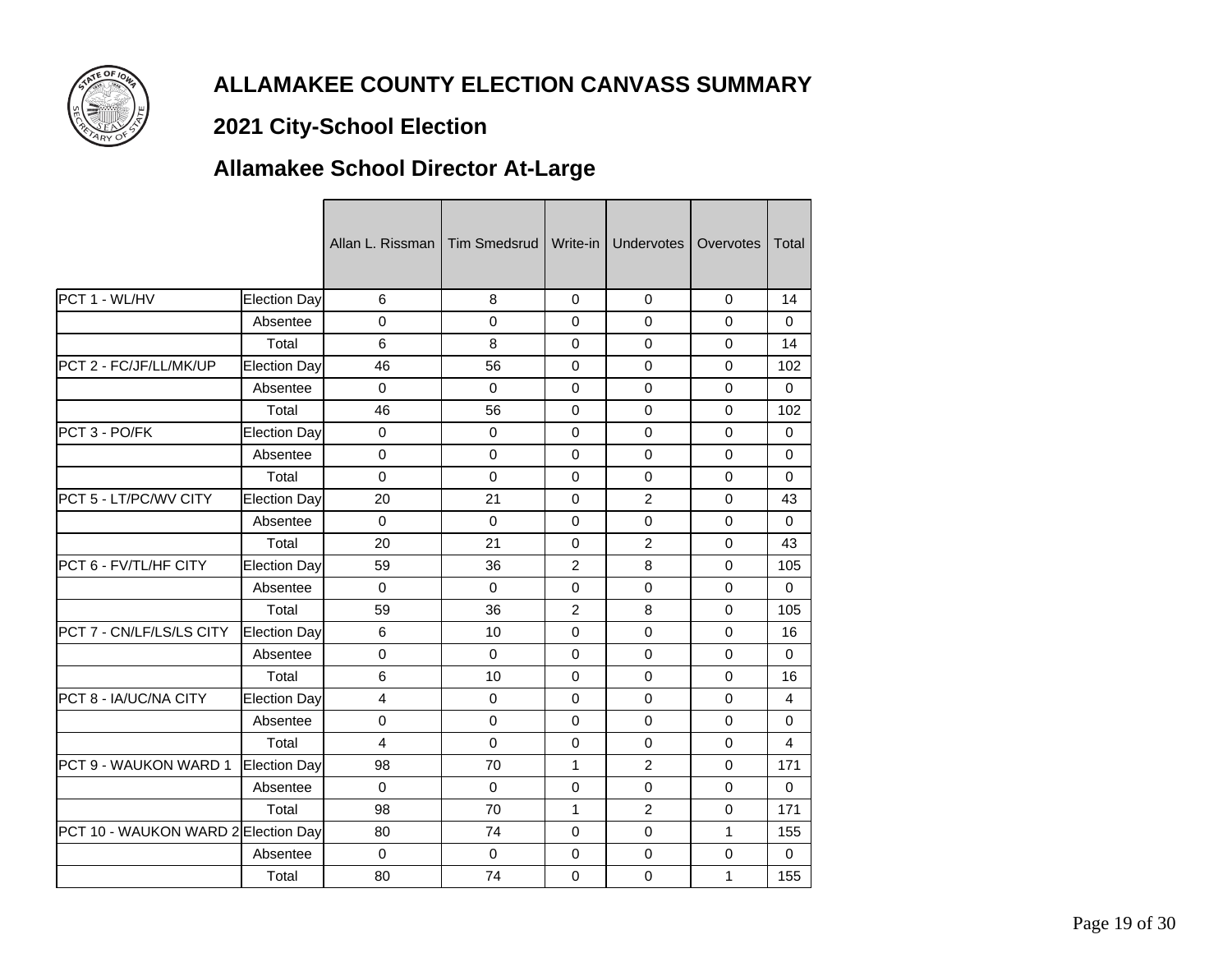|                                     |               | Allan L. Rissman | <b>Tim Smedsrud</b> | Write-in | Undervotes | Overvotes | Total    |
|-------------------------------------|---------------|------------------|---------------------|----------|------------|-----------|----------|
| PCT 11 - WAUKON WARD 3 Election Day |               | 59               | 75                  | $\Omega$ | 1          | $\Omega$  | 135      |
|                                     | Absentee      | $\mathbf 0$      | $\Omega$            | $\Omega$ | $\Omega$   | $\Omega$  | $\Omega$ |
|                                     | Total         | 59               | 75                  | 0        | ◢          | $\Omega$  | 135      |
| <b>IABSENTEE</b>                    | Election Dayl | $\mathbf 0$      | 0                   | 0        | $\Omega$   | 0         | $\Omega$ |
|                                     | Absentee      | 98               | 62                  | $\Omega$ | 5          | $\Omega$  | 165      |
|                                     | Total         | 98               | 62                  | $\Omega$ | 5          | $\Omega$  | 165      |
| Total                               | Election Day  | 378              | 350                 | 3        | 13         |           | 745      |
|                                     | Absentee      | 98               | 62                  | $\Omega$ | 5          | $\Omega$  | 165      |
| Total                               |               | 476              | 412                 | 3        | 18         |           | 910      |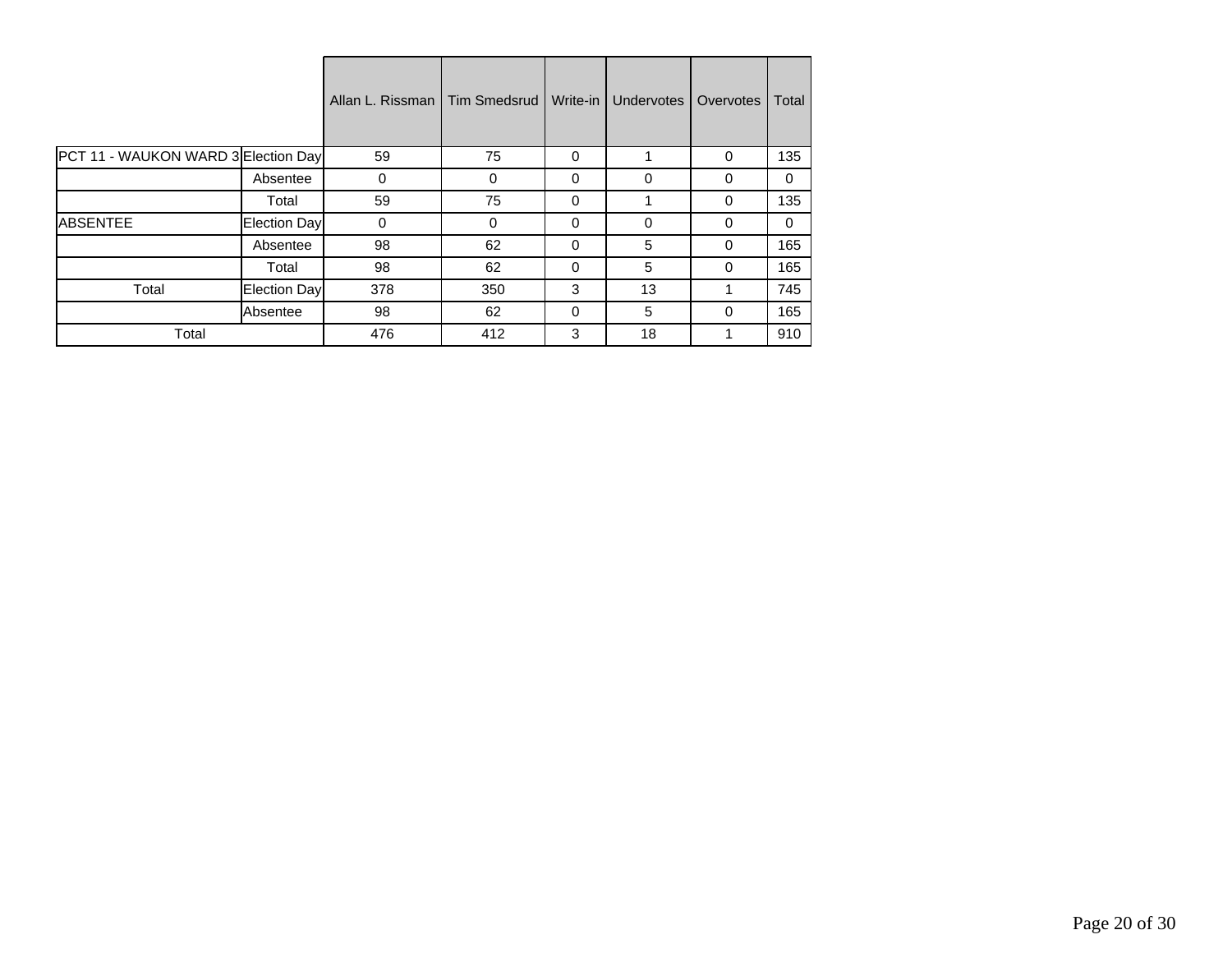

# **2021 City-School Election**

#### **Allamakee School Director District 1**

|                                     |                     | Danielle R. Kruse I | Scott Melcher   Write-in |                | Undervotes     | Overvotes    | Total       |
|-------------------------------------|---------------------|---------------------|--------------------------|----------------|----------------|--------------|-------------|
| PCT 1 - WL/HV                       | Election Day        | $\overline{7}$      | $\overline{7}$           | $\mathbf 0$    | $\Omega$       | $\mathbf{0}$ | 14          |
|                                     | Absentee            | 0                   | $\mathbf 0$              | $\mathbf 0$    | $\Omega$       | $\Omega$     | $\Omega$    |
|                                     | Total               | $\overline{7}$      | $\overline{7}$           | $\Omega$       | $\Omega$       | $\Omega$     | 14          |
| PCT 2 - FC/JF/LL/MK/UP              | <b>Election Day</b> | 53                  | 46                       | $\mathbf 0$    | $\mathbf{3}$   | $\mathbf 0$  | 102         |
|                                     | Absentee            | $\mathbf 0$         | $\Omega$                 | $\mathbf 0$    | $\mathbf 0$    | $\Omega$     | $\Omega$    |
|                                     | Total               | 53                  | 46                       | $\mathbf 0$    | 3              | $\Omega$     | 102         |
| PCT 3 - PO/FK                       | Election Day        | 0                   | $\Omega$                 | $\Omega$       | $\Omega$       | $\Omega$     | $\Omega$    |
|                                     | Absentee            | $\Omega$            | $\Omega$                 | 0              | 0              | 0            | $\Omega$    |
|                                     | Total               | 0                   | $\mathbf 0$              | $\mathbf 0$    | $\mathbf 0$    | $\mathbf 0$  | $\mathbf 0$ |
| PCT 5 - LT/PC/WV CITY               | <b>Election Day</b> | 19                  | 23                       | $\mathbf 0$    | 1              | $\Omega$     | 43          |
|                                     | Absentee            | $\Omega$            | $\Omega$                 | $\Omega$       | $\Omega$       | $\Omega$     | $\Omega$    |
|                                     | Total               | 19                  | 23                       | $\Omega$       | 1              | $\Omega$     | 43          |
| PCT 6 - FV/TL/HF CITY               | Election Day        | 29                  | 69                       | $\overline{2}$ | 5              | $\Omega$     | 105         |
|                                     | Absentee            | $\mathbf 0$         | $\Omega$                 | $\Omega$       | $\Omega$       | $\Omega$     | $\Omega$    |
|                                     | Total               | 29                  | 69                       | $\overline{2}$ | 5              | $\mathbf 0$  | 105         |
| PCT 7 - CN/LF/LS/LS CITY            | Election Day        | $\overline{7}$      | 9                        | $\Omega$       | $\Omega$       | $\Omega$     | 16          |
|                                     | Absentee            | 0                   | $\Omega$                 | $\mathbf 0$    | $\Omega$       | $\Omega$     | $\Omega$    |
|                                     | Total               | $\overline{7}$      | 9                        | $\Omega$       | $\Omega$       | $\Omega$     | 16          |
| PCT 8 - IA/UC/NA CITY               | <b>Election Day</b> | $\mathbf 0$         | $\overline{4}$           | $\mathbf 0$    | $\mathbf 0$    | $\Omega$     | 4           |
|                                     | Absentee            | $\mathbf 0$         | $\Omega$                 | $\mathbf 0$    | $\mathbf 0$    | $\mathbf 0$  | 0           |
|                                     | Total               | $\Omega$            | 4                        | 0              | $\Omega$       | $\Omega$     | 4           |
| PCT 9 - WAUKON WARD 1               | Election Day        | 73                  | 90                       | 1              | $\overline{7}$ | 0            | 171         |
|                                     | Absentee            | $\mathbf 0$         | $\Omega$                 | $\mathbf 0$    | $\mathbf 0$    | $\Omega$     | $\Omega$    |
|                                     | Total               | 73                  | 90                       | 1              | $\overline{7}$ | $\Omega$     | 171         |
| PCT 10 - WAUKON WARD 2 Election Day |                     | 64                  | 87                       | $\mathbf 0$    | $\mathbf{3}$   | 1            | 155         |
|                                     | Absentee            | $\Omega$            | $\Omega$                 | $\Omega$       | $\Omega$       | $\Omega$     | $\Omega$    |
|                                     | Total               | 64                  | 87                       | 0              | 3              | 1            | 155         |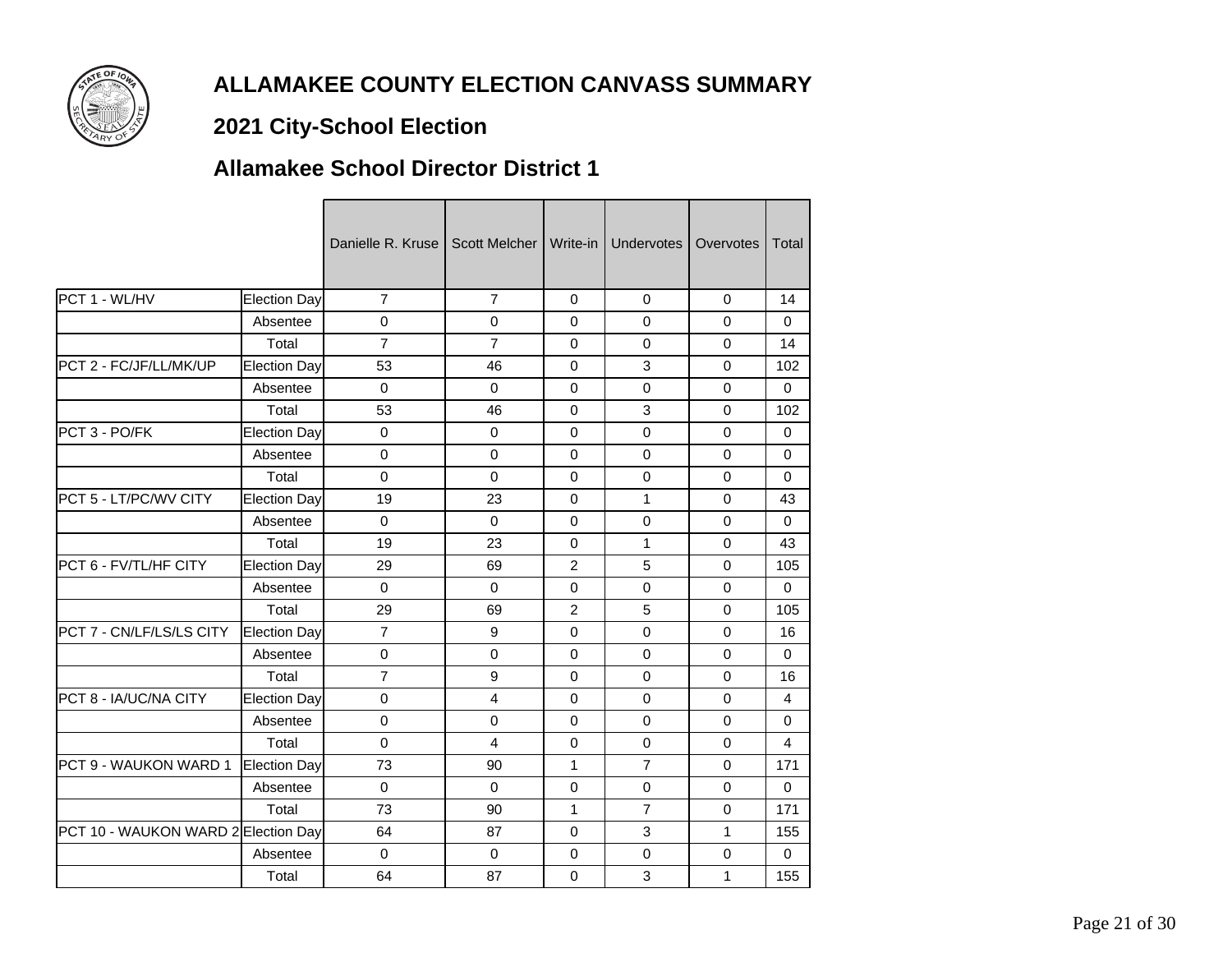|                                     |               | Danielle R. Kruse | <b>Scott Melcher</b> | Write-in | <b>Undervotes</b> | Overvotes      | Total    |
|-------------------------------------|---------------|-------------------|----------------------|----------|-------------------|----------------|----------|
| PCT 11 - WAUKON WARD 3 Election Day |               | 62                | 64                   | $\Omega$ | 9                 | $\Omega$       | 135      |
|                                     | Absentee      | 0                 | $\Omega$             | $\Omega$ | $\Omega$          | $\Omega$       | $\Omega$ |
|                                     | Total         | 62                | 64                   | 0        | 9                 | $\Omega$       | 135      |
| <b>ABSENTEE</b>                     | Election Dayl | 0                 | 0                    | 0        | $\Omega$          | $\Omega$       | $\Omega$ |
|                                     | Absentee      | 49                | 111                  | $\Omega$ | 4                 | 1              | 165      |
|                                     | Total         | 49                | 111                  | $\Omega$ | 4                 | 1              | 165      |
| Total                               | Election Day  | 314               | 399                  | 3        | 28                |                | 745      |
|                                     | Absentee      | 49                | 111                  | $\Omega$ | 4                 |                | 165      |
| Total                               |               | 363               | 510                  | 3        | 32                | $\overline{2}$ | 910      |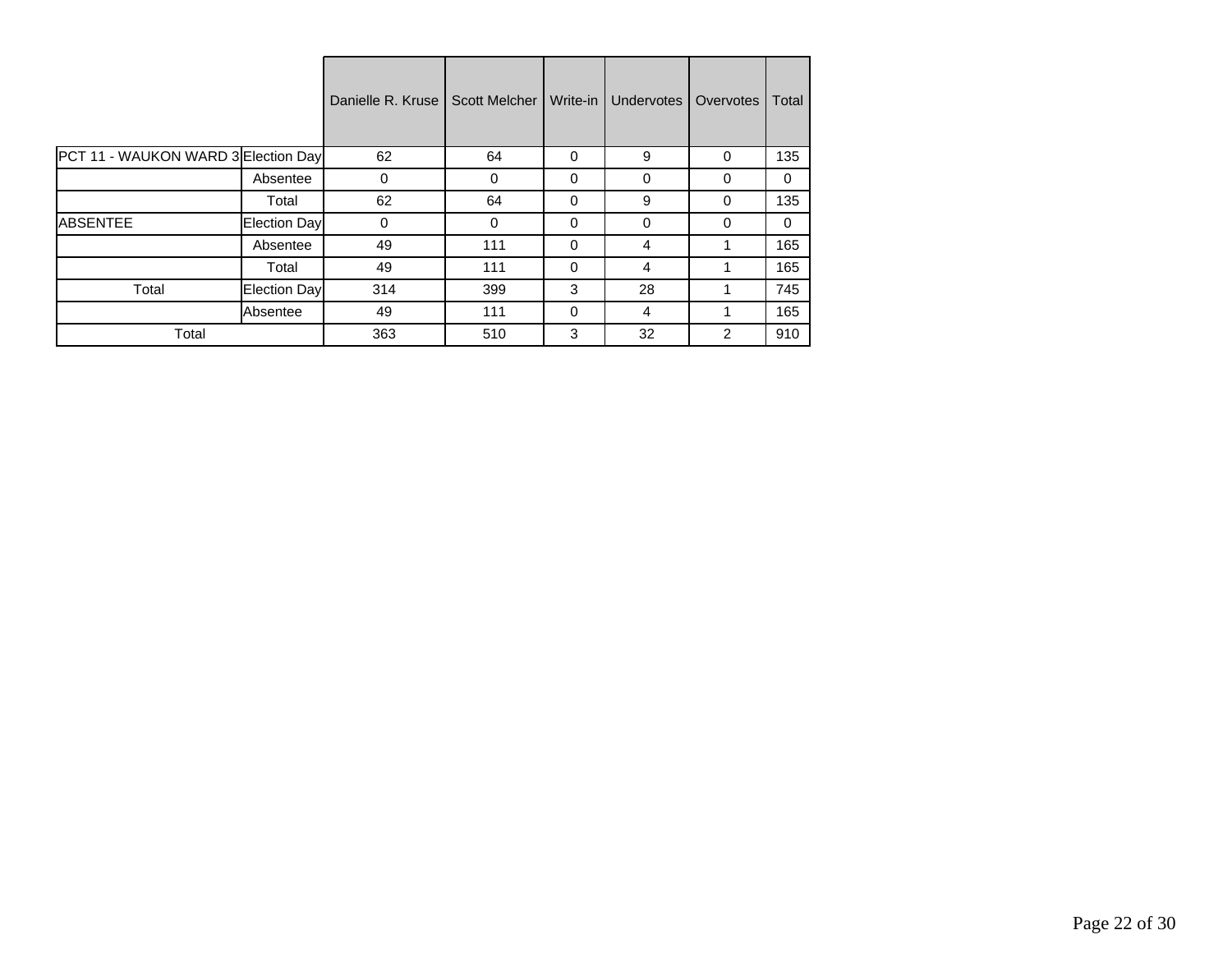

# **2021 City-School Election**

#### **Decorah School Director District 2**

|                            |              | <b>Teresa Gehling</b> | Ronald Fadness | Write-in | Undervotes | Overvotes | Total    |
|----------------------------|--------------|-----------------------|----------------|----------|------------|-----------|----------|
| PCT 1 - WL/HV Election Day |              | $\mathbf 0$           | $\Omega$       | 0        | 0          | 0         | 0        |
|                            | Absentee     | 0                     | 0              | 0        | 0          | 0         | 0        |
|                            | Total        | ი                     | 0              | 0        | 0          | 0         | 0        |
| <b>ABSENTEE</b>            | Election Day | ი                     | 0              | 0        | 0          | 0         | 0        |
|                            | Absentee     | ი                     | 0              | 0        | 0          | O         | 0        |
|                            | Total        | 0                     | 0              | 0        | 0          | O         | $\Omega$ |
| Total                      | Election Day | 0                     | 0              | 0        | 0          | 0         | $\Omega$ |
|                            | Absentee     | $\Omega$              | $\Omega$       | $\Omega$ | $\Omega$   | 0         | $\Omega$ |
| Total                      |              | 0                     | 0              | 0        | 0          | O         | 0        |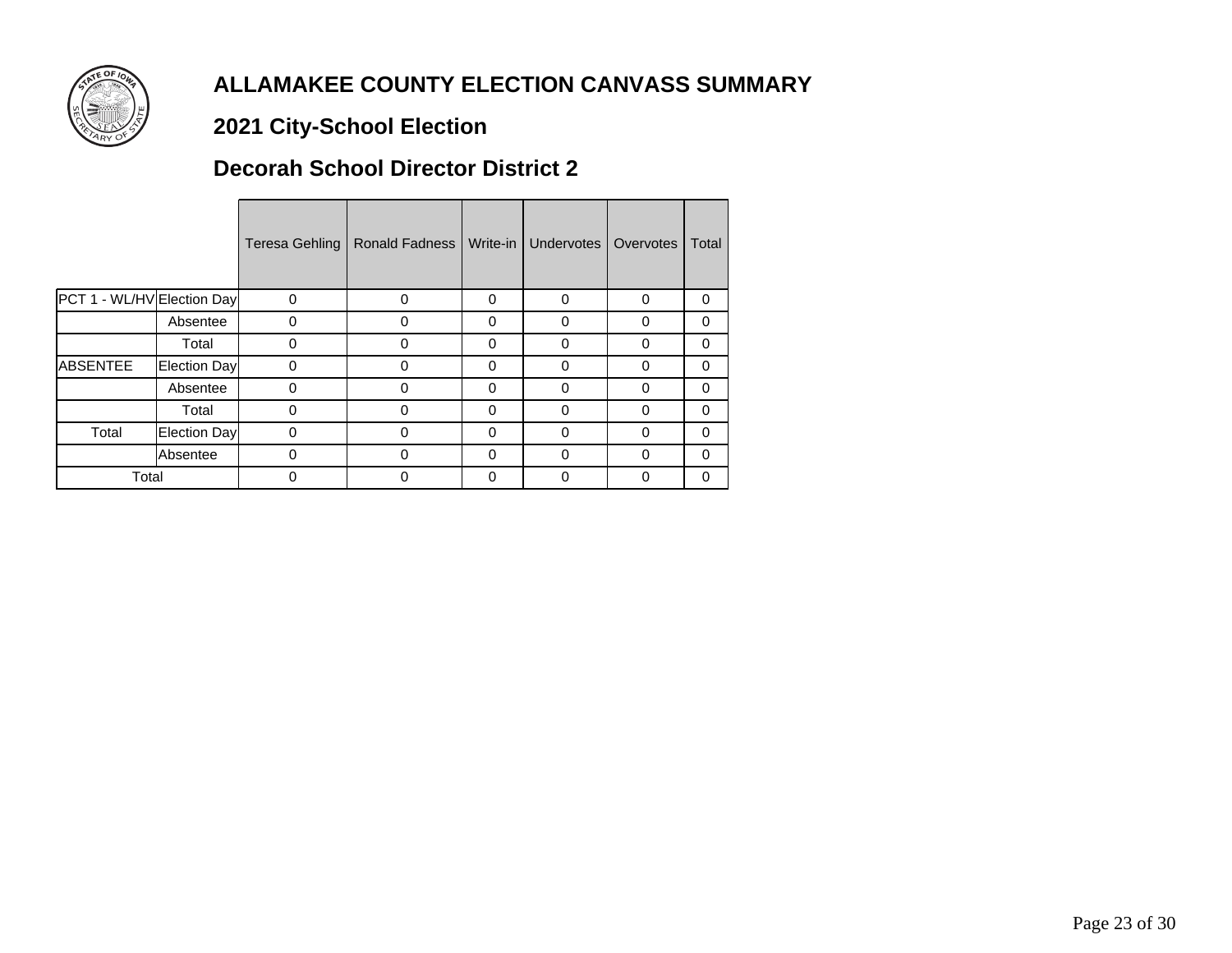

# **2021 City-School Election**

#### **Decorah School Director District 3**

|                            |              | Cindy Goodner | Doreen Fullhart | Write-in | <b>Undervotes</b> | Overvotes | Total    |
|----------------------------|--------------|---------------|-----------------|----------|-------------------|-----------|----------|
| PCT 1 - WL/HV Election Day |              | 0             | 0               | $\Omega$ | 0                 | $\Omega$  | 0        |
|                            | Absentee     | 0             | 0               | $\Omega$ | 0                 | 0         | 0        |
|                            | Total        | 0             | 0               | $\Omega$ | 0                 | $\Omega$  | 0        |
| ABSENTEE                   | Election Day | 0             | 0               | $\Omega$ | 0                 | 0         | 0        |
|                            | Absentee     | 0             | 0               | $\Omega$ | 0                 | 0         | 0        |
|                            | Total        | 0             | 0               | $\Omega$ | 0                 | O         | $\Omega$ |
| Total                      | Election Day | 0             | 0               | $\Omega$ | 0                 | 0         | $\Omega$ |
|                            | Absentee     | 0             | 0               | $\Omega$ | $\Omega$          | $\Omega$  | $\Omega$ |
| Total                      |              | 0             | 0               | $\Omega$ | 0                 | 0         | 0        |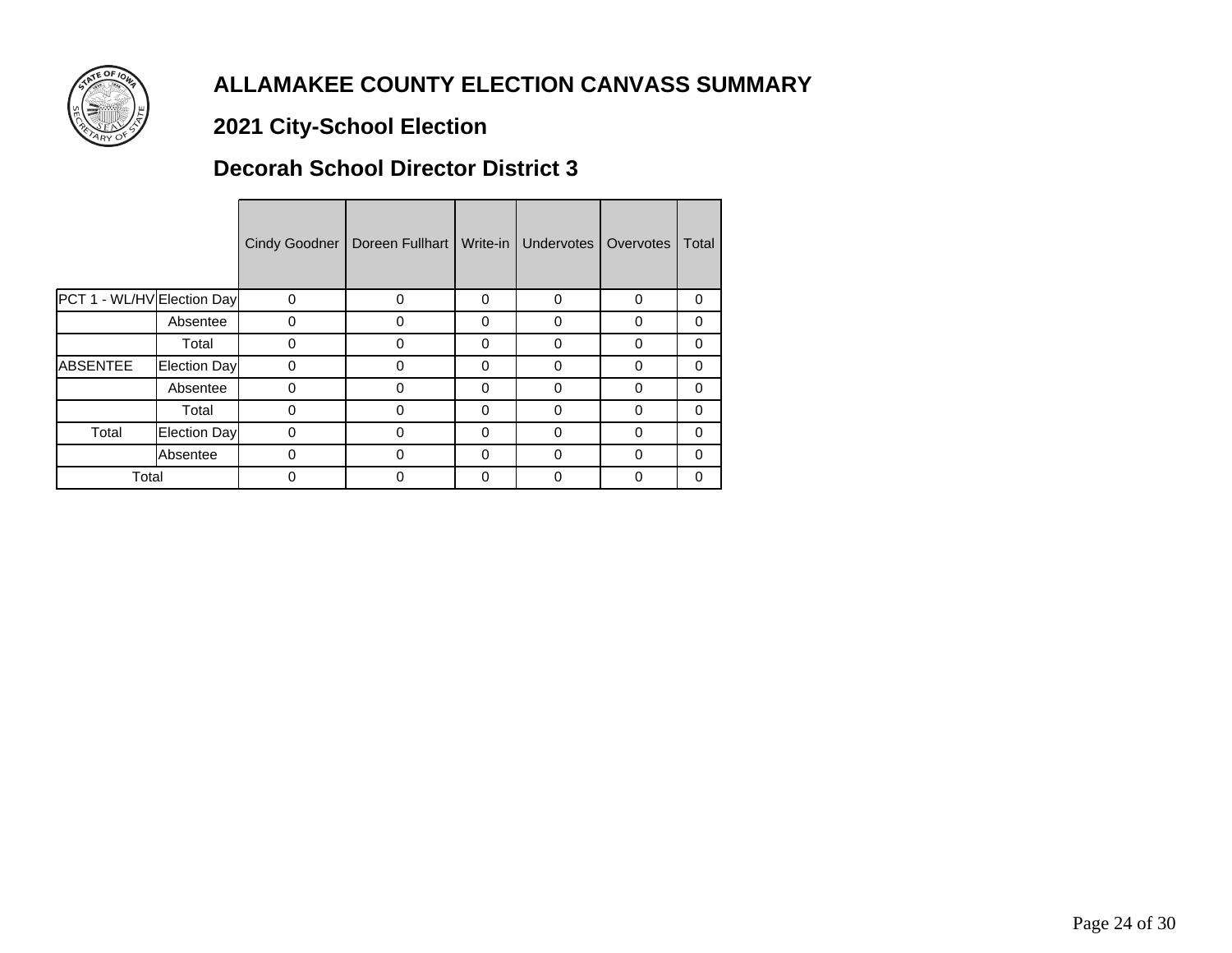

# **2021 City-School Election**

# **Eastern Allamakee School Director At-Large**

|                                       |                     | Melanie Mauss I | Write-in I     | Undervotes | Overvotes | Total           |
|---------------------------------------|---------------------|-----------------|----------------|------------|-----------|-----------------|
| PCT 2 - FC/JF/LL/MK/UP                | Election Day        | $\Omega$        | $\Omega$       | $\Omega$   | $\Omega$  | $\Omega$        |
|                                       | Absentee            | $\Omega$        | $\Omega$       | $\Omega$   | $\Omega$  | $\Omega$        |
|                                       | Total               | $\mathbf 0$     | $\Omega$       | $\Omega$   | $\Omega$  | $\Omega$        |
| PCT 6 - FV/TL/HF CITY                 | <b>Election Day</b> | 1               | $\Omega$       | $\Omega$   | $\Omega$  | 1               |
|                                       | Absentee            | $\mathbf 0$     | $\Omega$       | $\Omega$   | $\Omega$  | $\Omega$        |
|                                       | Total               | 1               | $\Omega$       | $\Omega$   | $\Omega$  | 1               |
| PCT 7 - CN/LF/LS/LS CITY Election Day |                     | 203             | 1              | 32         | $\Omega$  | 236             |
|                                       | Absentee            | $\Omega$        | $\Omega$       | $\Omega$   | $\Omega$  | $\Omega$        |
|                                       | Total               | 203             | 1              | 32         | $\Omega$  | 236             |
| PCT 8 - IA/UC/NA CITY                 | Election Day        | 58              | 1              | 3          | $\Omega$  | 62              |
|                                       | Absentee            | $\Omega$        | $\Omega$       | $\Omega$   | $\Omega$  | $\Omega$        |
|                                       | Total               | 58              | 1              | 3          | $\Omega$  | 62              |
| <b>ABSENTEE</b>                       | <b>Election Day</b> | 0               | $\Omega$       | $\Omega$   | $\Omega$  | $\Omega$        |
|                                       | Absentee            | 9               | $\Omega$       | 3          | $\Omega$  | 12              |
|                                       | Total               | 9               | $\Omega$       | 3          | $\Omega$  | 12 <sup>2</sup> |
| Total                                 | <b>Election Day</b> | 262             | $\overline{2}$ | 35         | $\Omega$  | 299             |
|                                       | Absentee            | 9               | $\Omega$       | 3          | $\Omega$  | 12 <sup>°</sup> |
| Total                                 |                     | 271             | $\overline{2}$ | 38         | 0         | 311             |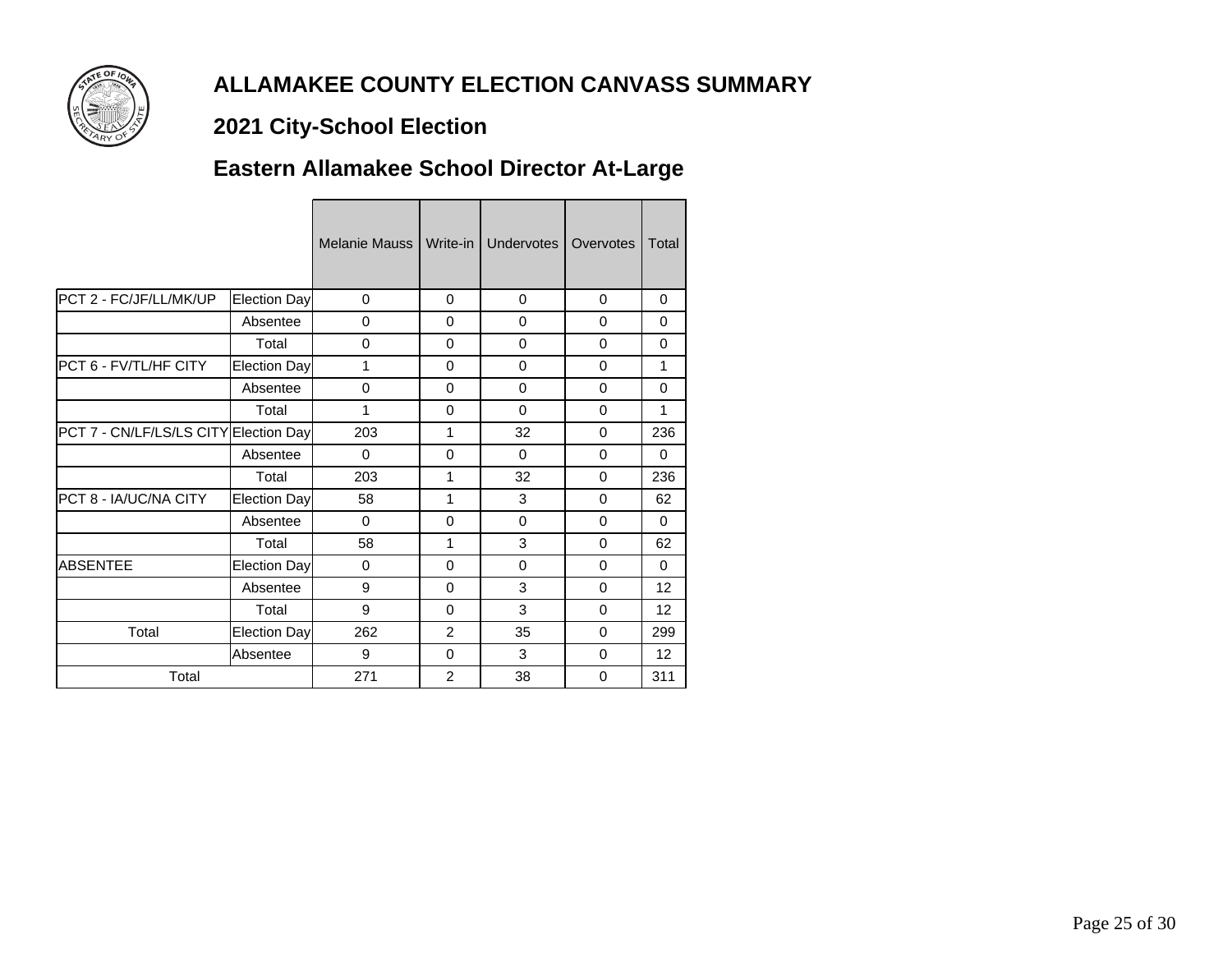

# **2021 City-School Election**

#### **Eastern Allamakee School Director District 3**

|                                       |                 | Arla Wagner | Write-in | Undervotes | Overvotes | Total        |
|---------------------------------------|-----------------|-------------|----------|------------|-----------|--------------|
| PCT 2 - FC/JF/LL/MK/UP                | Election Day    | 0           | $\Omega$ | $\Omega$   | $\Omega$  | $\Omega$     |
|                                       | Absentee        | $\Omega$    | $\Omega$ | $\Omega$   | $\Omega$  | $\Omega$     |
|                                       | Total           | 0           | $\Omega$ | $\Omega$   | $\Omega$  | $\Omega$     |
| PCT 6 - FV/TL/HF CITY                 | Election Day    | 1           | $\Omega$ | $\Omega$   | $\Omega$  | $\mathbf{1}$ |
|                                       | Absentee        | $\mathbf 0$ | $\Omega$ | $\Omega$   | $\Omega$  | $\Omega$     |
|                                       | Total           | 1           | $\Omega$ | $\Omega$   | $\Omega$  | $\mathbf{1}$ |
| PCT 7 - CN/LF/LS/LS CITY Election Day |                 | 202         | 3        | 31         | $\Omega$  | 236          |
|                                       | Absentee        | $\Omega$    | $\Omega$ | $\Omega$   | 0         | $\Omega$     |
|                                       | Total           | 202         | 3        | 31         | $\Omega$  | 236          |
| PCT 8 - IA/UC/NA CITY                 | Election Day    | 54          | 3        | 5          | $\Omega$  | 62           |
|                                       | Absentee        | $\Omega$    | $\Omega$ | $\Omega$   | $\Omega$  | $\Omega$     |
|                                       | Total           | 54          | 3        | 5          | $\Omega$  | 62           |
| <b>ABSENTEE</b>                       | Election Day    | 0           | $\Omega$ | $\Omega$   | $\Omega$  | $\Omega$     |
|                                       | Absentee        | 9           | $\Omega$ | 3          | $\Omega$  | 12           |
|                                       | Total           | 9           | $\Omega$ | 3          | $\Omega$  | 12           |
| Total                                 | Election Day    | 257         | 6        | 36         | $\Omega$  | 299          |
|                                       | <b>Absentee</b> | 9           | $\Omega$ | 3          | 0         | 12           |
| Total                                 |                 | 266         | 6        | 39         | 0         | 311          |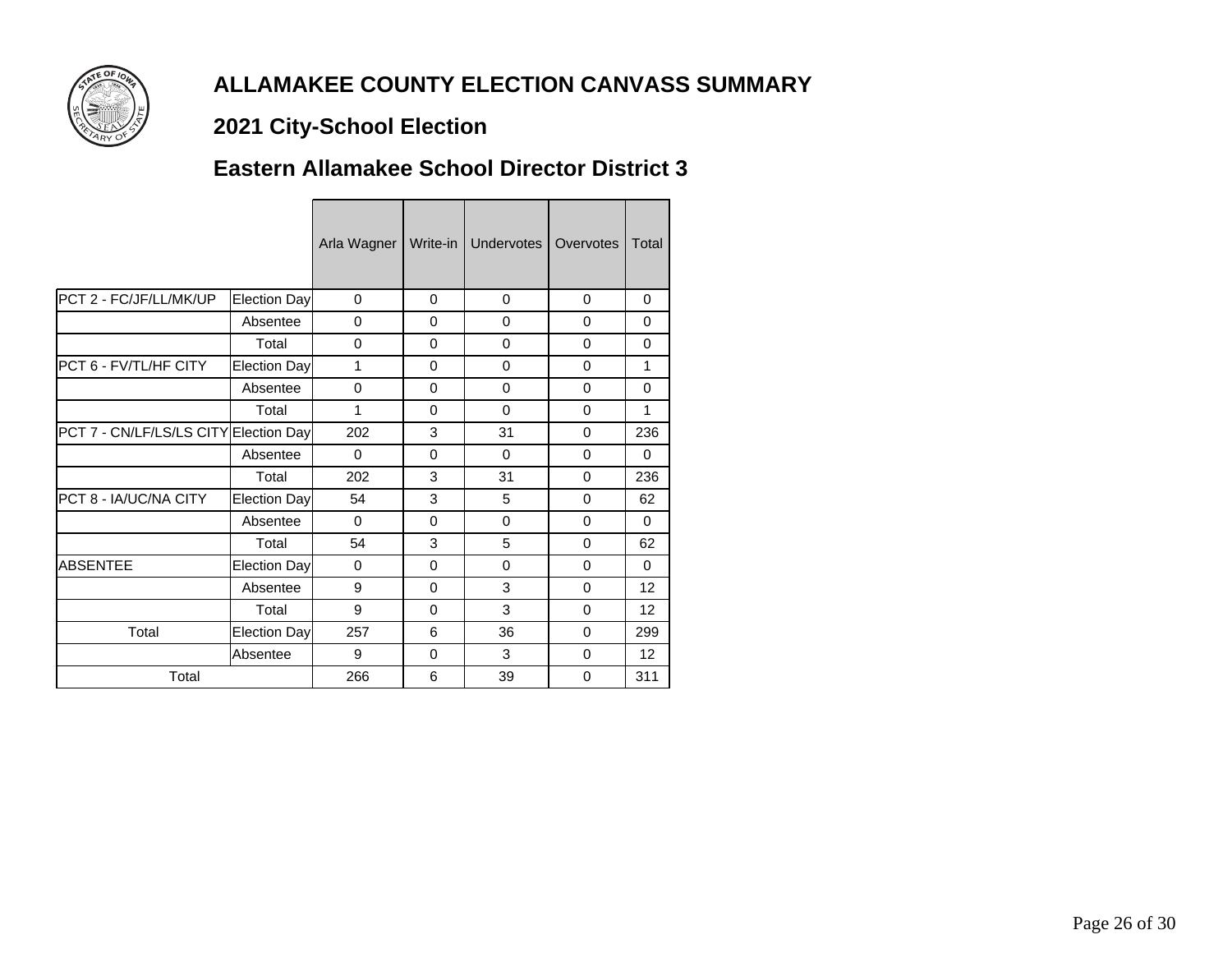

# **2021 City-School Election**

# **MFL MarMac School Director At-Large**

|                                    |              | Gina Roys   |   | Joshua Grau   Aaron Schroeder   Jonathon Moser |             | Write-in | Undervotes | Overvotes   | Total    |
|------------------------------------|--------------|-------------|---|------------------------------------------------|-------------|----------|------------|-------------|----------|
| PCT 3 - PO/FK                      | Election Day | 3           | 3 | $\overline{4}$                                 | 3           | 0        | 3          | 0           | 16       |
|                                    | Absentee     | $\Omega$    | 0 | 0                                              | $\pmb{0}$   | $\Omega$ | 0          | 0           | $\Omega$ |
|                                    | Total        | 3           | 3 | $\overline{4}$                                 | 3           | 0        | 3          | $\mathbf 0$ | 16       |
| PCT 5 - LT/PC/WV CITY Election Day |              | $\mathbf 0$ | 0 | 0                                              | 0           | $\Omega$ | 0          | $\mathbf 0$ | $\Omega$ |
|                                    | Absentee     | 0           | 0 | $\mathbf 0$                                    | $\mathbf 0$ | 0        | 0          | $\mathbf 0$ | $\Omega$ |
|                                    | Total        | 0           | 0 | $\Omega$                                       | $\mathbf 0$ | 0        | 0          | 0           | $\Omega$ |
| PCT 6 - FV/TL/HF CITY Election Day |              | 0           | 0 | $\mathbf 0$                                    | $\mathbf 0$ | 0        | 0          | 0           | $\Omega$ |
|                                    | Absentee     | $\mathbf 0$ | 0 | 0                                              | $\mathbf 0$ | 0        | 0          | $\mathbf 0$ | $\Omega$ |
|                                    | Total        | $\Omega$    | 0 | $\Omega$                                       | $\mathbf 0$ | 0        | 0          | $\mathbf 0$ | $\Omega$ |
| <b>ABSENTEE</b>                    | Election Day | 0           | 0 | 0                                              | $\mathbf 0$ | 0        | 0          | $\mathbf 0$ | $\Omega$ |
|                                    | Absentee     | $\Omega$    | 0 |                                                | 0           | $\Omega$ | 3          | $\mathbf 0$ | 4        |
|                                    | Total        | 0           | 0 | 1                                              | $\mathbf 0$ | $\Omega$ | 3          | $\mathbf 0$ | 4        |
| Total                              | Election Day | 3           | 3 | $\overline{4}$                                 | 3           | $\Omega$ | 3          | $\mathbf 0$ | 16       |
|                                    | Absentee     | $\mathbf 0$ | 0 | 1                                              | $\mathbf 0$ | 0        | 3          | $\mathbf 0$ | 4        |
| Total                              |              | 3           | 3 | 5                                              | 3           | 0        | 6          | $\Omega$    | 20       |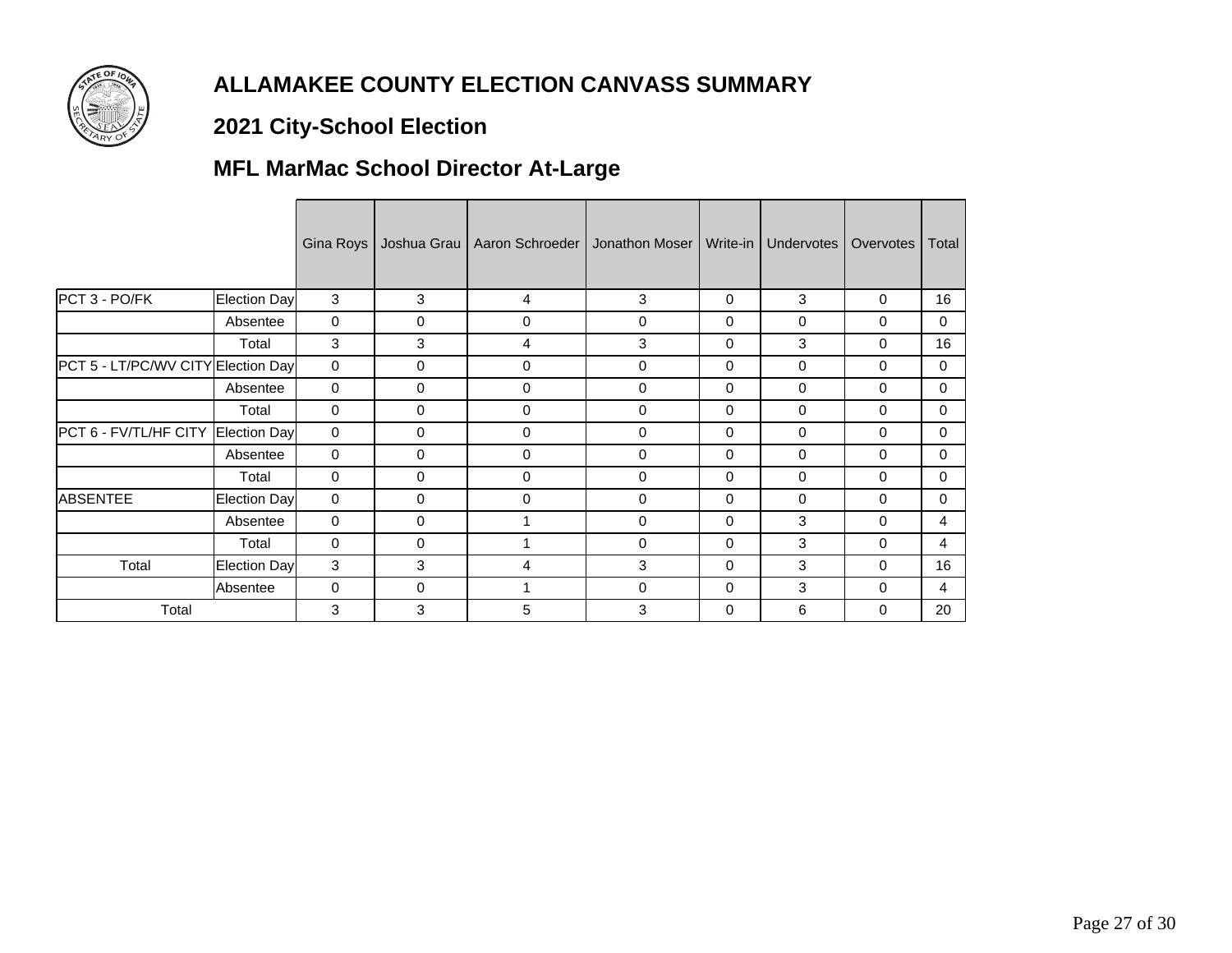

# **2021 City-School Election**

# **Postville School Director At-Large**

|                                     |              | Larry Schultz | Greg Lage | Write-in I | Undervotes | Overvotes | Total    |
|-------------------------------------|--------------|---------------|-----------|------------|------------|-----------|----------|
| PCT 2 - FC/JF/LL/MK/UP Election Day |              | $\Omega$      | $\Omega$  | $\Omega$   | $\Omega$   | $\Omega$  | $\Omega$ |
|                                     | Absentee     | $\Omega$      | $\Omega$  | $\Omega$   | $\Omega$   | $\Omega$  | $\Omega$ |
|                                     | Total        | $\Omega$      | $\Omega$  | $\Omega$   | $\Omega$   | $\Omega$  | $\Omega$ |
| PCT 3 - PO/FK                       | Election Day | 12            | 13        | $\Omega$   | 3          | $\Omega$  | 28       |
|                                     | Absentee     | $\Omega$      | $\Omega$  | $\Omega$   | $\Omega$   | $\Omega$  | $\Omega$ |
|                                     | Total        | 12            | 13        | $\Omega$   | 3          | $\Omega$  | 28       |
| PCT 4 - PV CITY                     | Election Day | 133           | 134       | 3          | 38         | $\Omega$  | 308      |
|                                     | Absentee     | $\Omega$      | $\Omega$  | $\Omega$   | $\Omega$   | $\Omega$  | $\Omega$ |
|                                     | Total        | 133           | 134       | 3          | 38         | $\Omega$  | 308      |
| <b>ABSENTEE</b>                     | Election Day | 0             | $\Omega$  | 0          | $\Omega$   | $\Omega$  | $\Omega$ |
|                                     | Absentee     | 5             | 5         | 0          | $\Omega$   | $\Omega$  | 10       |
|                                     | Total        | 5             | 5         | $\Omega$   | $\Omega$   | $\Omega$  | 10       |
| Total                               | Election Day | 145           | 147       | 3          | 41         | $\Omega$  | 336      |
|                                     | Absentee     | 5             | 5         | $\Omega$   | $\Omega$   | $\Omega$  | 10       |
| Total                               |              | 150           | 152       | 3          | 41         | $\Omega$  | 346      |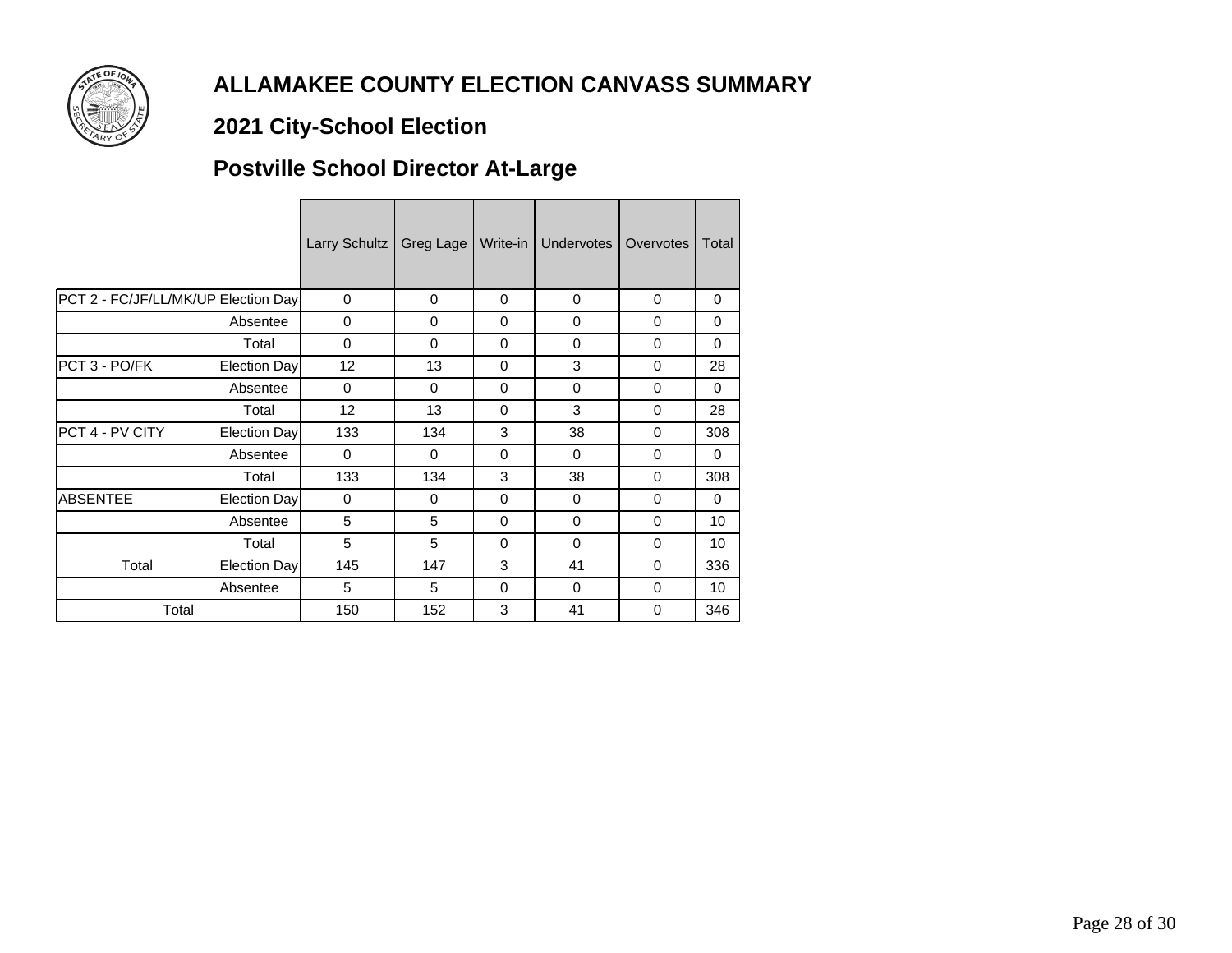

### **2021 City-School Election**

# **Northeast Iowa Community College Director District 2**

|                               |              | Kathy L. Gunderson | Write-in    | <b>Undervotes</b> | Overvotes   | <b>Total</b> |
|-------------------------------|--------------|--------------------|-------------|-------------------|-------------|--------------|
| PCT 1 - WL/HV                 | Election Day | 13                 | 0           | 1                 | $\Omega$    | 14           |
|                               | Absentee     | $\Omega$           | 0           | $\Omega$          | $\mathbf 0$ | $\Omega$     |
|                               | Total        | 13                 | 0           | 1                 | $\mathbf 0$ | 14           |
| PCT 2 - FC/JF/LL/MK/UP        | Election Day | 82                 | $\Omega$    | 20                | $\Omega$    | 102          |
|                               | Absentee     | $\Omega$           | 0           | $\Omega$          | 0           | $\Omega$     |
|                               | Total        | 82                 | $\mathbf 0$ | 20                | $\mathbf 0$ | 102          |
| PCT 3 - PO/FK                 | Election Day | 12                 | $\Omega$    | 2                 | $\Omega$    | 14           |
|                               | Absentee     | $\Omega$           | 0           | $\Omega$          | 0           | 0            |
|                               | Total        | 12                 | 0           | $\overline{2}$    | $\mathbf 0$ | 14           |
| <b>PCT 4 - PV CITY</b>        | Election Day | 137                | $\mathbf 0$ | 17                | $\Omega$    | 154          |
|                               | Absentee     | $\mathbf 0$        | $\mathbf 0$ | $\Omega$          | 0           | $\Omega$     |
|                               | Total        | 137                | 0           | 17                | $\mathbf 0$ | 154          |
| <b>PCT 5 - LT/PC/WV CITY</b>  | Election Day | 34                 | 1           | 8                 | $\Omega$    | 43           |
|                               | Absentee     | $\Omega$           | 0           | $\Omega$          | 0           | $\Omega$     |
|                               | Total        | 34                 | 1           | 8                 | $\mathbf 0$ | 43           |
| <b>IPCT 6 - FV/TL/HF CITY</b> | Election Day | 90                 | 1           | 15                | $\Omega$    | 106          |
|                               | Absentee     | $\Omega$           | 0           | $\Omega$          | $\mathbf 0$ | $\Omega$     |
|                               | Total        | 90                 | 1           | 15                | 0           | 106          |
| PCT 7 - CN/LF/LS/LS CITY      | Election Day | 198                | $\Omega$    | 54                | $\Omega$    | 252          |
|                               | Absentee     | $\mathbf 0$        | 0           | 0                 | 0           | 0            |
|                               | Total        | 198                | 0           | 54                | $\mathbf 0$ | 252          |
| <b>IPCT 8 - IA/UC/NA CITY</b> | Election Day | 56                 | $\Omega$    | 10                | $\Omega$    | 66           |
|                               | Absentee     | $\mathbf 0$        | 0           | 0                 | 0           | $\Omega$     |
|                               | Total        | 56                 | $\mathbf 0$ | 10                | $\mathbf 0$ | 66           |
| IPCT 9 - WAUKON WARD 1        | Election Day | 135                | 0           | 36                | $\Omega$    | 171          |
|                               | Absentee     | $\mathbf 0$        | 0           | $\mathbf 0$       | 0           | $\Omega$     |
|                               | Total        | 135                | $\mathbf 0$ | 36                | $\mathbf 0$ | 171          |